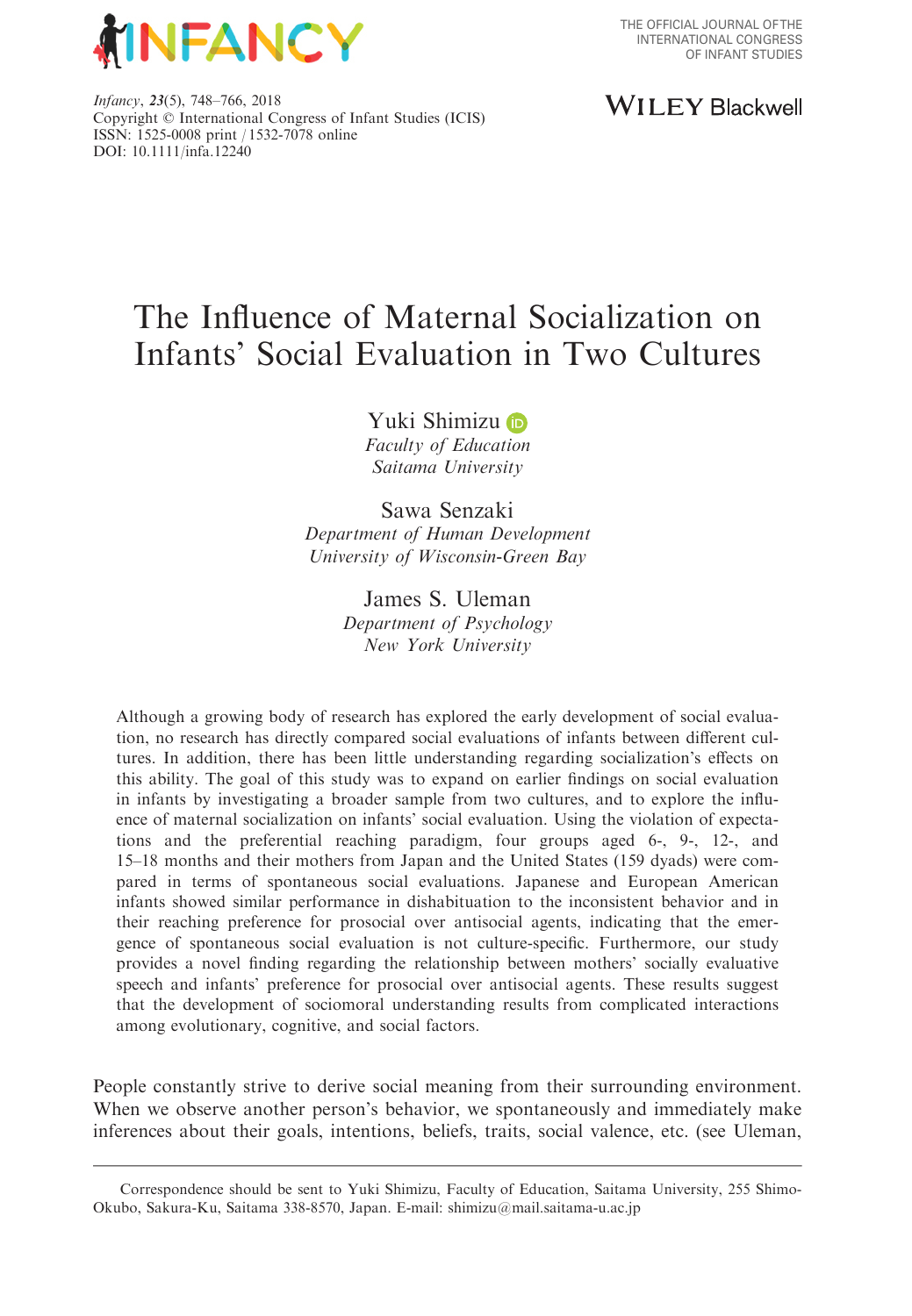Saribay, & Gonzalez, 2008; for a review). Spontaneous social inferences are critical because we must process socially relevant information rapidly, online, and sometimes automatically to achieve day-to-day social interaction. Recent studies suggest that the foundation for some spontaneous social inferences can be seen extremely early in ontogeny (Baillargeon, Scott, & Bian, 2016).

Spontaneous social evaluation in infants is thought to be an adaptive means of surviving in the complex social world of human beings, because such evaluations make it possible to distinguish individuals who harm from those who help (Hamlin, Wynn, & Bloom, 2007). Certainly, such evaluations are important for all aspects of social life, but two questions remain unanswered: (1) Are there cultural variations in the emergence of spontaneous social evaluation in infancy? And (2) is the emergence of social evaluation influenced by socialization? These two issues are the focus of the present study.

## Spontaneous social evaluation in infancy

Seminal work by Premack and Premack (1997) suggested that 52-week-old infants categorize others' positive and negative behaviors. They presented infants with social interactions of inanimate agents (moving balls) that were either performing prosocial behavior (helping or caressing another ball) or antisocial behavior (hitting another ball or preventing the ball from achieving its goal). Infants who habituated to an agent's helping behavior showed dishabituation when presented with the agent's hitting behavior, suggesting that infants formed expectations about the agent's behavior based on the social valence of the previously observed behavior.

A series of subsequent studies by Hamlin and colleagues expanded on this finding by investigating infants' preference for a prosocial and an antisocial agent (Hamlin, 2014; Hamlin & Wynn, 2011; Hamlin, Wynn, & Bloom, 2010; Hamlin et al., 2007). For example, Hamlin et al. (2007) showed 6- and 10-month-olds a "climbing hill" event where the protagonist tries to climb a hill and is then pushed up by a "helper" or pushed down by a "hinderer." After the infants habituated to these events, both the helper and hinderer were presented to infants to determine which character the infants reached for. Result demonstrated that 6-month-olds, as well as 10-month-olds, showed a preference for the helper (or an aversion to the hinderer). Thereafter, Hamlin and colleagues (Hamlin, 2014; Hamlin & Wynn, 2011; Hamlin, Wynn, Bloom, & Mahajan, 2011) extended this work using different stimuli and investigating different age groups and concluded that infants in their first year show a preference for the helping agent.

The results of follow-up studies to Hamlin and colleagues' work have been mixed. Scola, Holvoet, Arciszewski, and Picard (2015) investigated two groups of infants, aged 12–24 months and 24–36 months, respectively, and found that both groups showed a preference for prosocial agents. In contrast, Scarf, Imuta, Colombo, and Hayne (2012) used the hill task in their investigation of 10-month-old infants but found no preference for prosocial agents. Similarly, Salvadori et al. (2015) followed procedural guidelines presented by Hamlin in an attempt to faithfully reproduce the research of Hamlin and Wynn (2011), but obtained no evidence that 9-month-olds preferred a prosocial agent to an antisocial agent. Cowell and Decety (2015) investigated 12- to 24-month-old children for both preferential reaching and neural activation. Although they found differences in EEGs when children observed prosocial and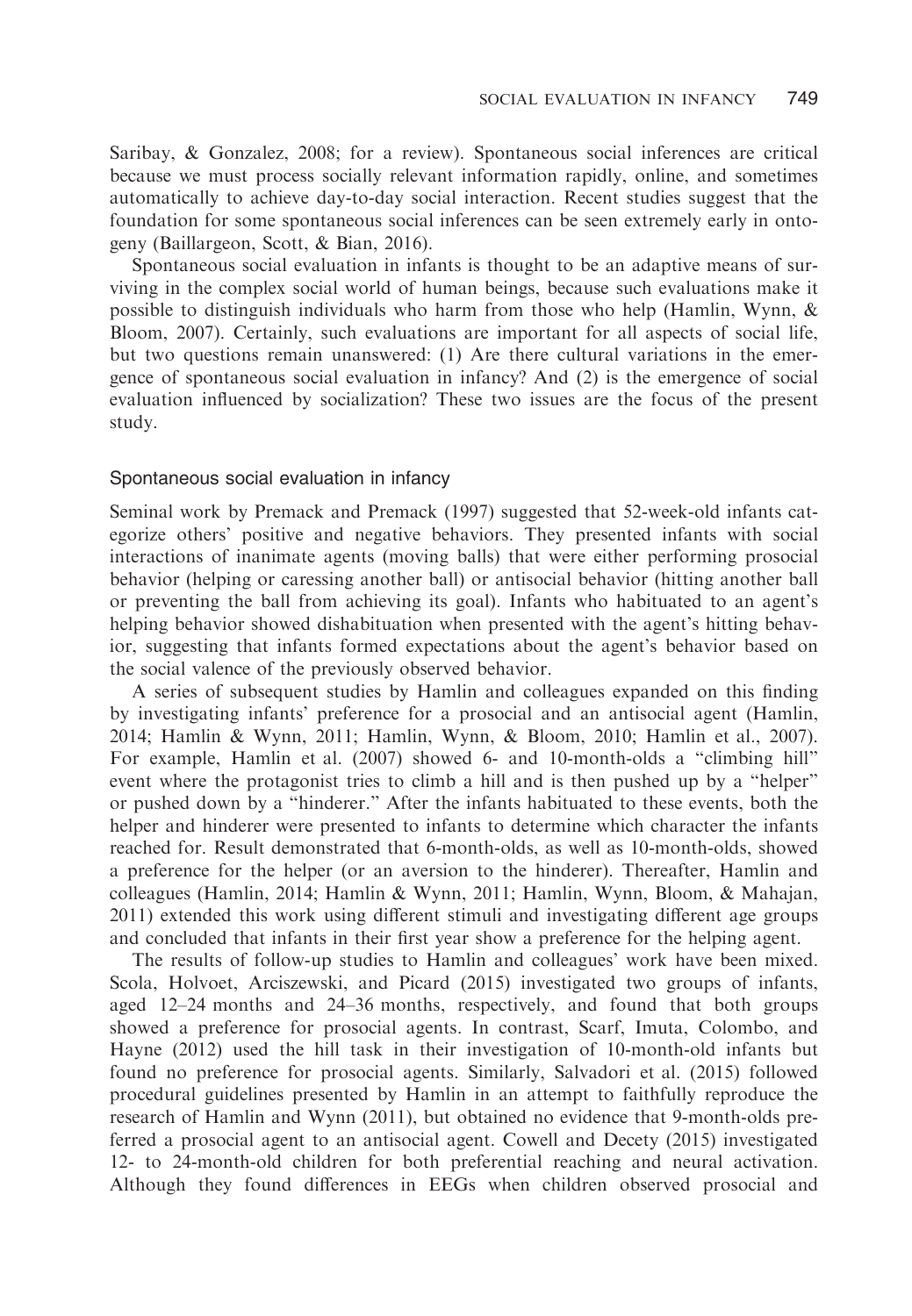antisocial agents, no preference was found for a prosocial agent over an antisocial agent when reaching was the indicator.

These mixed results may be attributable to the fact that previous studies only included one or two infant groups, which may have made it difficult to get a clear picture of the developmental process of social evaluation in infancy. Furthermore, most previous studies have been conducted in Western countries, and to date, no studies have directly compared social evaluations of infants between different culture groups. Therefore, the first aim of this study was to expand previous findings regarding infants' social evaluations by investigating a broader sample consisting of four age groups from two cultures.

# The effect of socialization on the emergence of social evaluation

Humans are a social species that engages in collaborative problem-solving and cooperative communication, and are unique in the extent to which cultural transmission is crucial to the development of a variety of cognitive skills (e.g., Tomasello, 2010). Considering that social evaluation reflects a psychological understanding of others and is not an ability we exercise independently of others, it seems highly likely that socialization influences the development of social evaluation. Note that to say that social evaluation is likely influenced by the social environment is not to deny that its appearance is universal. Rather, what is more reasonable is that infants have a universal sociomoral sense from a very early age, but when and how they show social evaluation spontaneously is influenced by their social environment.

To the best of our knowledge, only one study by Cowell and Decety (2015) has investigated the influence of socialization on children's social evaluation. They found a relationship between parents' self-reported injustice sensitivity and differences in infants' and toddlers' event-related potentials (ERPs) when observing prosocial and antisocial agents. The higher the parents' injustice sensitivity, the greater the children's differentiation between prosocial and antisocial agents. However, it is still unclear how parental values affect how they communicate with their children and, in turn, whether and how that influences their children's development of social evaluation. Thus, the second aim of our study was to investigate the influence of parental speech on infants' social evaluation.

Parental speech toward children impacts various types of social understanding in children. For example, mothers' speech to their children about mental states is related to children's later development of a theory of mind (Ruffman, Slade, & Crowe, 2002) and children's later use of language expressing desire and emotional understanding (Taumoepeau & Ruffman, 2006). Moreover, mothers' "mind-mindedness" (i.e., the tendency to treat their infants as individuals with minds of their own, including describing them in mentalistic terms) when infants are 26 months old is related to the development of psychological understanding at 51 months of age (Meins, Fernyhough, Arnott, Leekam, & de Rosnay, 2013). Taken together, these findings suggest that mothers' socially evaluative references about others' social interactions may affect the development of social evaluation.

Of related interest is the suggestion that cultural differences exist in the speech of mothers to their preverbal infants (Fernald & Morikawa, 1993; Little, Carver, & Legare, 2016; Rothbaum, Pott, Azuma, Miyake, & Weisz, 2000). For example, Fernald and Morikawa (1993) compared Japanese and American mothers' speech to 6-, 12-,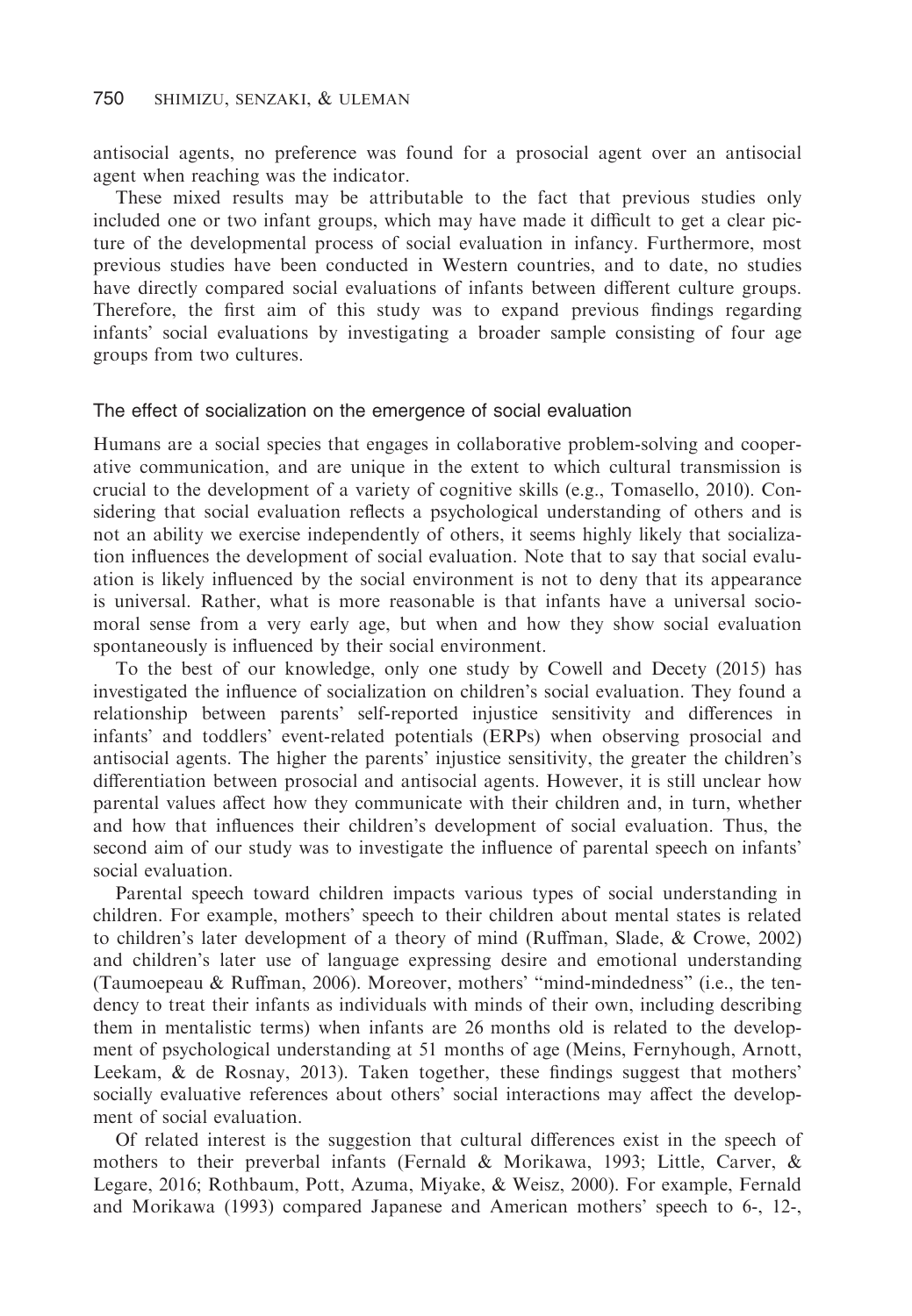and 19-month-old infants. They found that American and Japanese mothers focused on distinct aspects of the social situation, with American mothers calling children's attention to object names (e.g., "That's a car. See the car?") and Japanese mothers using objects to engage children in social routines (e.g., "Here! It's a vroom vroom. I'll give it to you."). However, no research to date has investigated cultural variations in socially evaluative speech among mothers. Cultural psychology suggests that North Americans are more likely than East Asians to attribute behavior to internal states (Fiske, Kitayama, Markus, & Nisbett, 1998; Miller, 1984; Nisbett, Peng, Choi, & Norenzayan, 2001). It has also been shown that Americans spontaneously and immediately infer personality traits from others' behaviors more frequently and automatically than do Japanese (Lee, Shimizu, Masuda, & Uleman, 2017; Lee, Shimizu, & Uleman, 2015; Shimizu, Lee, & Uleman, 2017). Most personality traits are evaluative, and given this, we predicted that American mothers would make more socially evaluative references than Japanese mothers.

# The present study

We explored the development of social evaluations by examining a broad sample of children in four age groups between 6 and 18 months old from two cultures, Japanese and European Americans. Two distinct paradigms were employed: the violation of expectation paradigm that was used by Premack and Premack (1997) and the preferential reaching paradigm that has been used by Hamlin and other researchers. First, the infants were shown an agent performing a prosocial behavior and another agent performing an antisocial behavior alternately. Following habituation to these presentations, infants were shown two behaviors in a different setting by one of the previous agents that were consistent and inconsistent in valence (a prosocial and an antisocial behavior) with that of the previous behavior. We examined whether infants showed dishabituation for agents' novel behaviors when their valence was inconsistent with prior behaviors. Finally, infants were presented with the prosocial and antisocial agents and encouraged to choose between them.

Note that this study is not a simple replication of Hamlin et al.'s studies. In this study, the dishabituation phase was inserted between the habituation and the preference phases. The reason for this change was to investigate whether infants form expectations based on their prior observation of other's social behavior. In previous studies (Hamlin, 2014; Hamlin & Wynn, 2011; Hamlin et al., 2007, 2010), infants were habituated with a prosocial and an antisocial behavior performed in only one situation and then their social evaluation was examined. Therefore, it is unclear whether infants' evaluations reflect their ability to judge the behavior in a specific situation or rather reflect their ability to attribute enduring sociomoral traits to the agents across different situations. In this study, we showed the agent's novel behaviors to the same recipient in a different situation, which made it possible to establish that expectations pertain to the agent rather than merely to the behavior.

We also explored the influence of maternal socialization on infants' social evaluation. We asked mothers to watch the same prosocial and antisocial events that had been seen by their infants and to talk to their children freely while doing so. We investigated whether the socially evaluative references that mothers made while watching the video were related to the social evaluations of their infants. We also looked for cultural differences in mothers' infant-directed speech.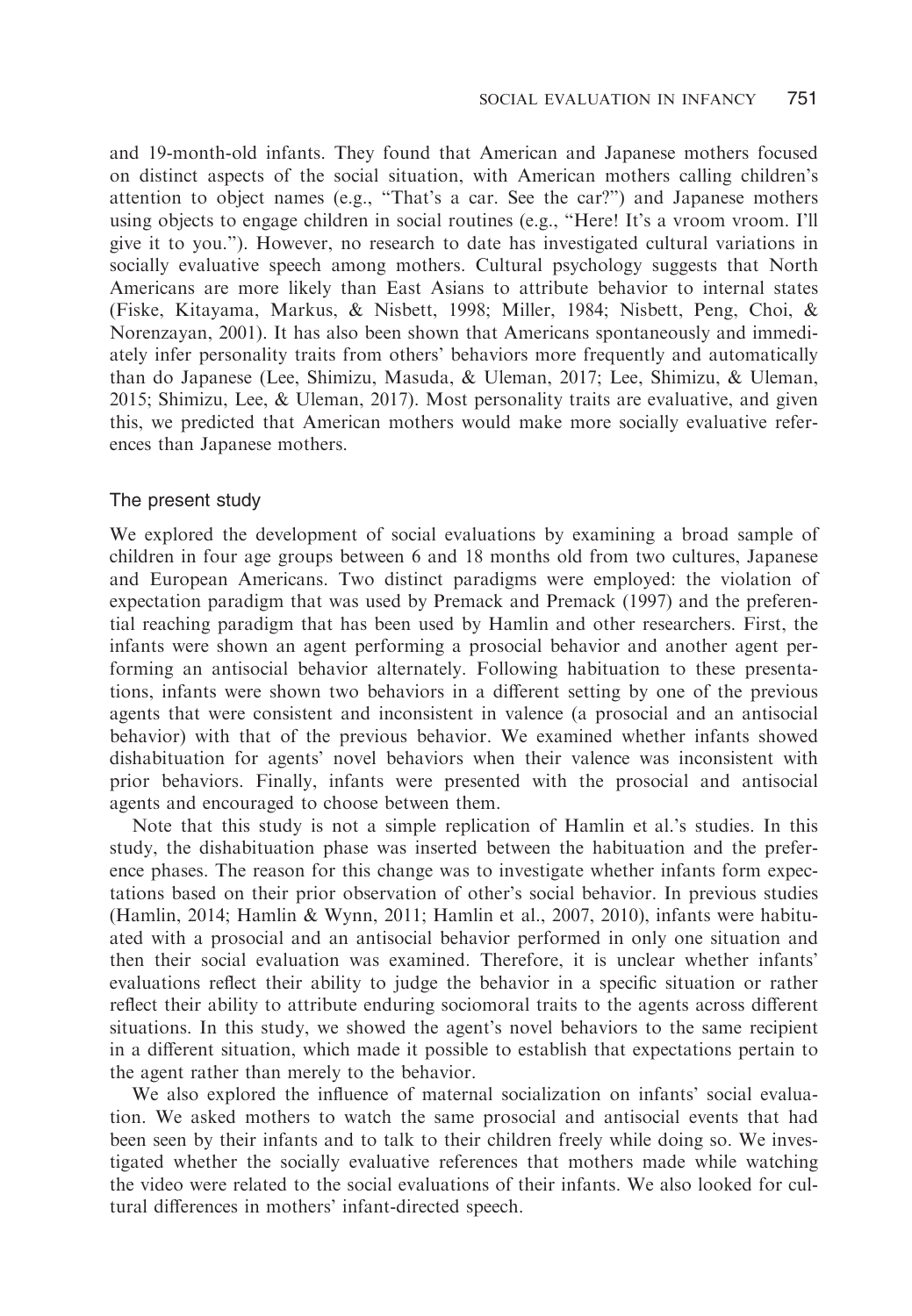# METHOD

# **Participants**

Participants comprised 86 Japanese and 73 European American infants and their mothers. Each culture group consisted of four age groups: 6-month-olds, 9-montholds, 12-month-olds, and 15- to 18-month-olds. All infants were full-term and normally developing. A summary of the participant groups is seen in Table 1. Infants were randomly assigned to one of two valence conditions: prosocial or antisocial agent. Twenty-two additional dyads were excluded from data analyses: 18 (10 Japanese and eight European American) due to insufficient looking time in the dishabituation phase (<20% of the event) and four (three Japanese and one European American) due to equipment failure. Japanese infants and mothers were from a suburban area in Japan, and their data were collected in the laboratory of Saitama University. European American infants and mothers were from a suburban area in the United States, and their data were collected in the laboratory of University of Wisconsin—Green Bay. The participants were recruited through flyers and advertisements. No significant difference was found in mothers' educational level (77.8% of Japanese mothers and 84.1% of European American mothers had at least a 4-year college degree,  $\chi^2 = 2.00$ ,  $p = .157$ ). This study was conducted according to guidelines laid down in the Declaration of Helsinki, with written informed consent obtained from a parent or guardian for each child before any assessment or data collection. All procedures involving human subjects in this study were approved by the ethics committees of Saitama University and University of Wisconsin—Green Bay where the project was conducted.

# **Materials**

We made movies of "box events" and "ball events" where puppets interacted with one another. Figure 1 shows selected scenes from the stimulus movies. Events were modeled from Hamlin and Wynn (2011). The characters consisted of a protagonist (elephant) and two intervening puppets (pig and bear). The same movies were used for infants' social evaluations and mothers' social explanations.

|                         |                 |                |                     |                    | Culture and age groups |                 |                   |                   |
|-------------------------|-----------------|----------------|---------------------|--------------------|------------------------|-----------------|-------------------|-------------------|
|                         |                 |                | Japanese            |                    |                        |                 | European American |                   |
|                         | 6 <i>mo</i>     | $9 \text{ mo}$ | $12 \, \text{mo}$   | $15 - 18$ mo       | 6 <i>mo</i>            | $9 \text{ mo}$  | $12 \, \text{mo}$ | $15 - 18$ mo      |
| $\boldsymbol{n}$        | 25              | 19             | 21                  | 21                 | 19                     | 18              | 14                | 22                |
| Girl                    | 10              | 11             | 9                   | 13                 | 4                      | 10              | 3                 | 12                |
| Boy                     | 15              | 8              | 12                  | 8                  | 15                     | 8               | 11                | 10                |
| Mean age<br>(mo; days)  | 6:14            | 9:14           | 12:15               | 17:20              | 6:11                   | 9:10            | 12:12             | 17; 16            |
| Age range<br>(mo; days) | $6: 0-6:$<br>29 | $9:0-9:$<br>29 | $12; 1 - 12;$<br>29 | $15:20-18$ ;<br>28 | $6: 0-6:$<br>27        | $8:30-9:$<br>30 | $12: 0-12;$<br>26 | $15:4-18$ ;<br>26 |

TABLE 1 Infant Demographic Characteristics Across Culture and Age Groups

*Note*.  $mo = months$ .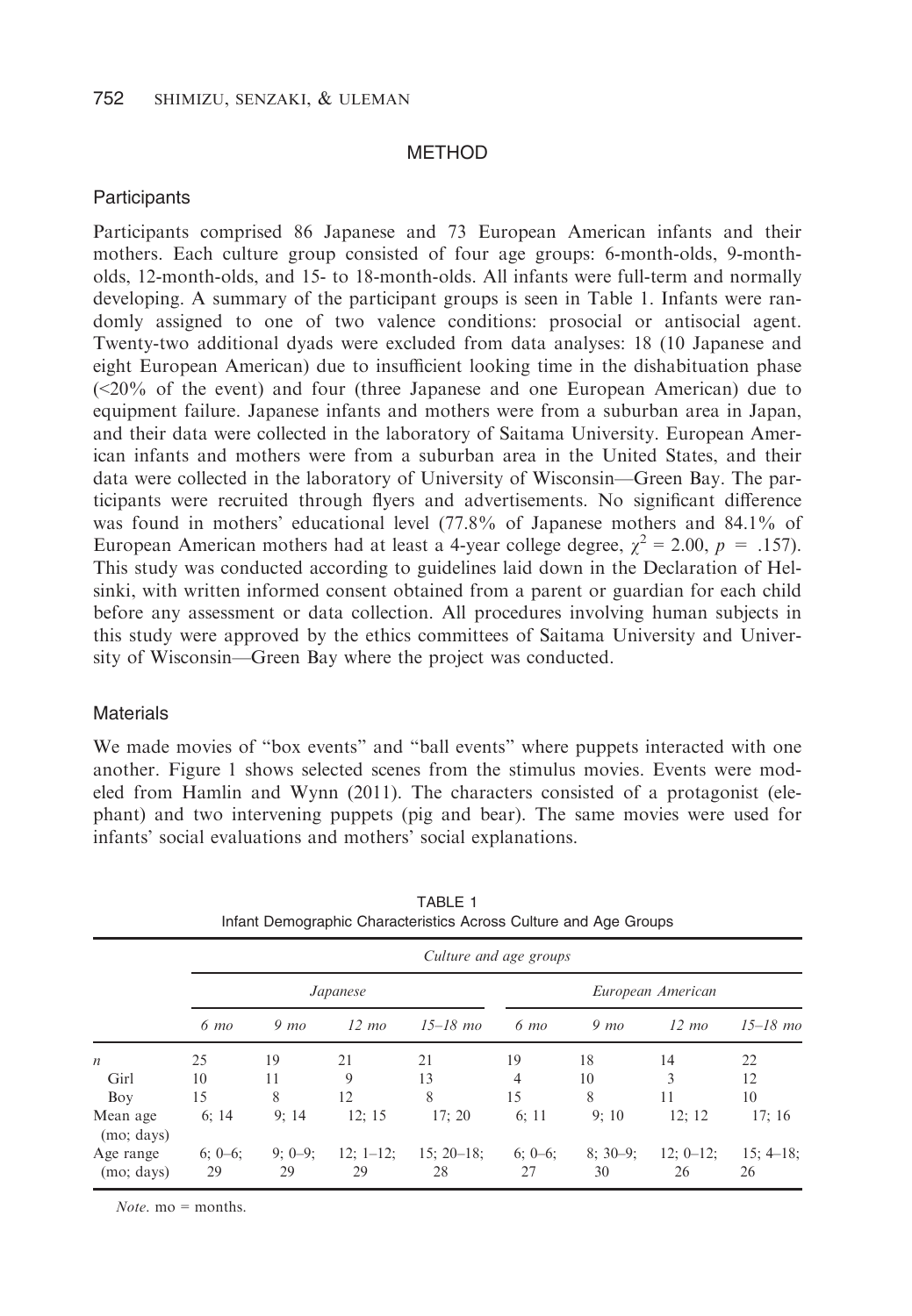

Figure 1 Selected scenes from the stimulus movies. Box events were presented in the habituation phase, and ball events were presented in the dishabituation phase. The Opening and Giving events show prosocial behavior, and the *Closing* and *Taking* events show antisocial behavior.

# Box events

In the center of the stage, there was a transparent plastic box containing a rattle. The bear puppet stood in the left corner of the box, and the pig puppet stood in the opposite corner of the box. Subsequently, the protagonist puppet (elephant) entered from the center of the back of the stage and moved to one side of the box. The elephant attempted to open the box four times by lifting the lid of the box but failed to open it. On the fifth attempt, the bear or pig puppet intervened. In the *Opening* event, the bear puppet (for example) moved forward, grabbed the other corner of the box lid, and opened the box together with the elephant (Figure 1a). Afterward, the elephant retrieved the rattle from the box, while the bear ran off the stage. In the *Closing* event, the pig puppet moved forward and jumped on the lid of the box, slamming it shut (Figure 1b). Then, the pig ran off the stage. The identity of the puppet (pig or bear) that engaged in the prosocial or antisocial behavior was counterbalanced across infants. The duration of each box event was 22 sec.

#### Ball events

The protagonist puppet (elephant) stood on the center of the stage with the pig and bear standing on each side. The elephant bounced the ball three times at the center of the stage by itself. On the fourth action, the ball rolled over to one side of the stage, then the bear (for example) on that side intervened. In the Giving event, the bear rolled the ball toward the elephant, who caught it (Figure 1c). In the Taking event, the same puppet ran off-stage with the ball (Figure 1d). In each event, the last scene remained for 10 sec so that infants' reaction to each event could be assessed. The total duration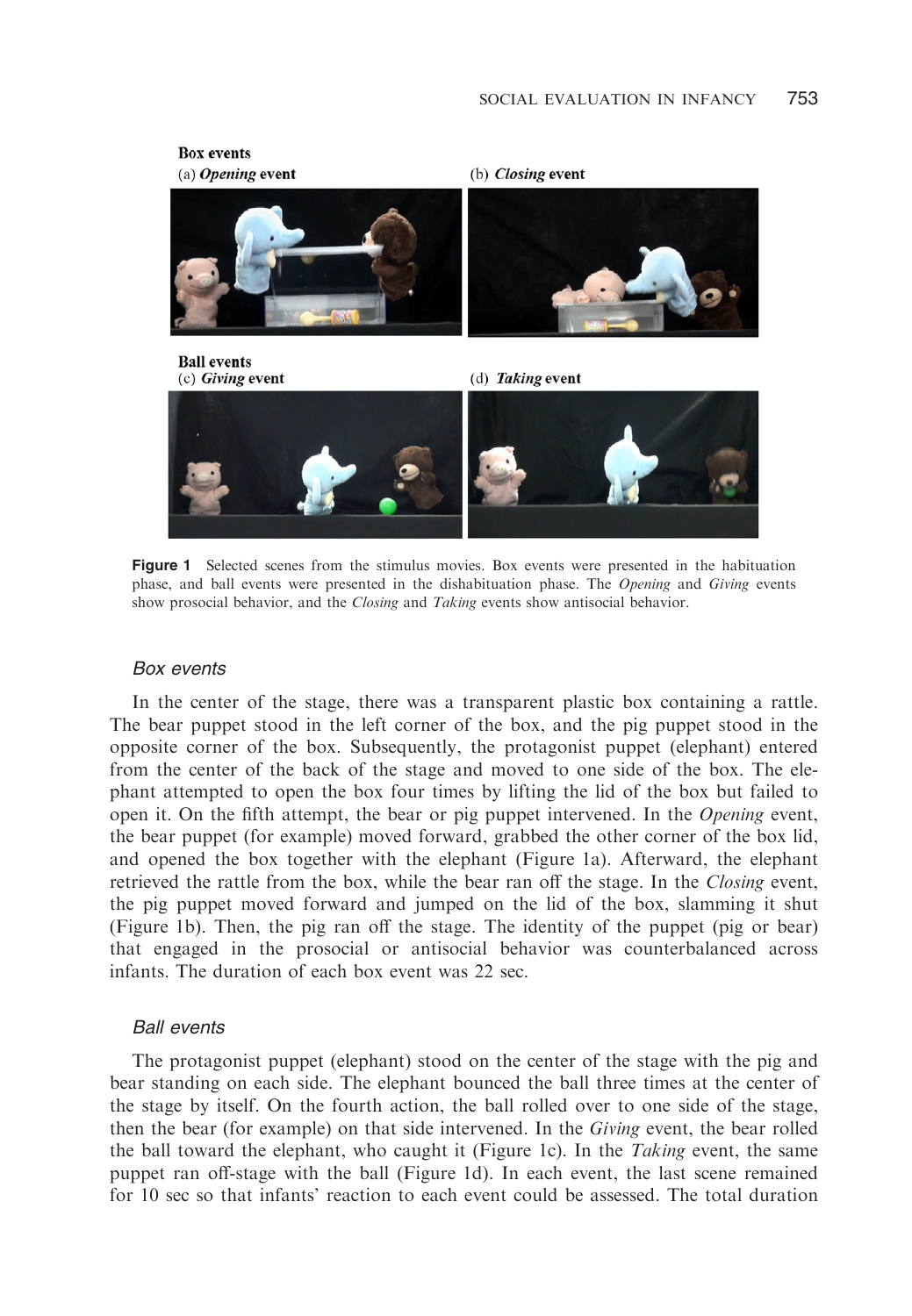of each ball event was 22 sec including the last scene that lasted for 10 sec. For half of the events, the pig rather than the bear was the one who intervened.

These events were validated by 36 Japanese and 20 American undergraduates on their prosocial or antisocial valence. There were no cultural differences in valence ratings among pretest participants.

# Procedure

The study took place in a laboratory room. Infants sat on their mothers' laps at the end of a table. They faced a 27-inch TV monitor that presented a video. The distance between the infant and the monitor was approximately 80 cm. First, the infants' social evaluations were assessed, and then, the mothers' social explanation was obtained.

## Infants' spontaneous social evaluations

The session involving the assessment of infants' social evaluations consisted of three phases: habituation, dishabituation, and preference phases. Mothers were instructed not to view the monitor in the habituation and dishabituation phases and to close their eyes in the preference phase. In the habituation phase, two box events (Opening and Closing) were repeatedly presented in alternation. The infants saw the events repeatedly until a habituation criterion was reached. The habituation criterion was that either (1) the infants' looking times on three consecutive sets were less than half of their looking times on the first three sets, or  $(2)$  they had seen 15 sets, whichever occurred first.

After seeing the habituation events, participants were shown a set of ball events (a Giving and a Taking) in the *dishabituation phase*. Infants had been randomly assigned to one of two valence conditions: prosocial or antisocial agent. In both conditions, the previously appearing agent character (bear or pig) interacted with the protagonist (elephant) playing with the ball. The prosocial agent condition involved the initially prosocial puppet, who had opened the box in the habituation phase; the antisocial agent condition involved the initially antisocial puppet, who had closed the box in the habituation phase. All infants saw two events (Giving and Taking) in this dishabituation phase, one consistent and the other inconsistent with the behavior's valence in the habituation phase. For the consistent event, the valence of the ball event was consistent with the box event; for the inconsistent event, the ball event valence was inconsistent with the box event. For example, for infants in the prosocial condition who saw that the bear had opened the box for the elephant and that the pig had closed the box in the habituation phase, the bear was a prosocial agent. Therefore, they were shown the bear puppet as an intervening agent in the dishabituation phase. For them, the Giving event was the consistent event (because the bear had opened the box in the box event *and* gave the ball back to the elephant in the ball events), and the Taking event was the inconsistent event (because the bear had opened the box in the box event but took the ball away from the elephant in the ball events). Infants' looking times toward consistent and inconsistent events were assessed. Two coders who were blind to the kind of events independently coded infants' looking time for the two events. The two coders' assessments were highly correlated:  $r = .91$ .

In the final preference phase, the infants were presented the bear and pig puppets by an experimenter who did not know the identity (prosocial or antisocial) of each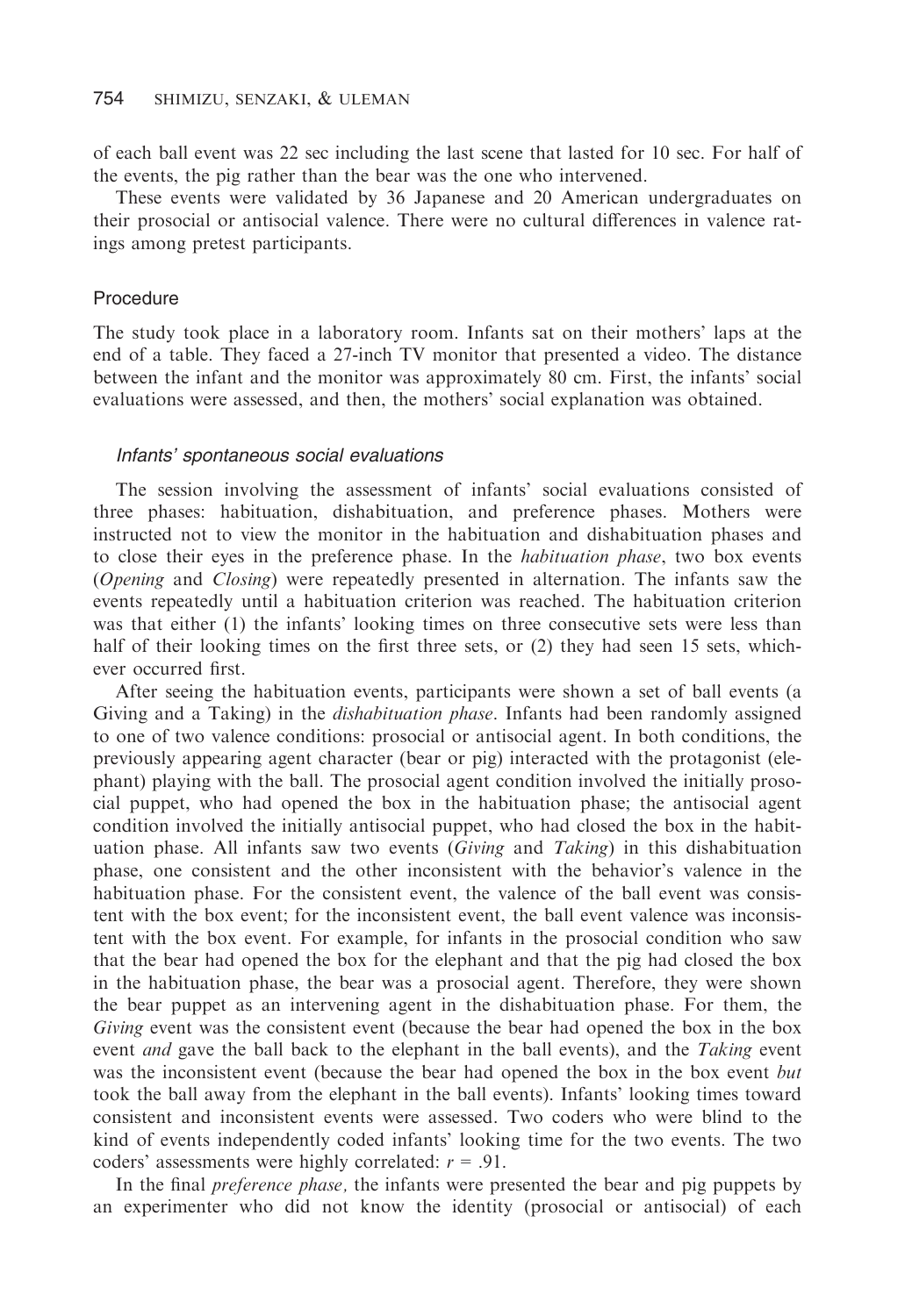puppet. The experimenter held one puppet in each hand, initially out of the infant's reach for approximately 10 sec, and then moved them within reach of the infant. In total, the puppets were presented to the infants for 30 sec. If the infant did not show a specific preference (did not choose any puppet, or chose both puppets), puppets were presented until a choice was made, or for a maximum of another 30 sec. The infant's preference was coded by the experimenter as the first puppet the infant intentionally touched. A second independent coder, who was blind to the identity of each puppet, re-coded infants' preferences; inter-coder agreement was 96.4%. Disagreements were resolved by a third independent coder.

The puppet identity of the prosocial character (pig or bear), order of prosocial and antisocial events in the habituation and dishabituation phases, and the side of the prosocial agent in the habituation, dishabituation, and preference phases were counterbalanced.

#### Mothers' speech about social interactions

Mothers were instructed to watch the video with their children and talk to their children freely while watching it. The video was the same as the one that their children had watched earlier but consisted of only three sets of box events (three *Opening* and three Closing) and one set of ball events (a Giving and a Taking). Mothers' speech while watching the eight events (six box events and two ball events) was transcribed verbatim from video files by native speakers. Following to Fernald and Morikawa (1993), maternal speech was segmented into utterances by native speakers of each language on the basis of pauses and syntactic and prosodic information. All utterances evaluating the agent character's social behavior (e.g., "He opened the box for the elephant, that's nice." "He did a bad thing.") or describing the agent character's prosocial or antisocial traits (e.g., "The bear is nice." "Such a mean piggy.") was used as target coding units for prosocial or antisocial evaluation. Mothers' responses were scored as 1 when the mother made at least one socially evaluative reference for each event, resulting in total scores that ranged from 0 to 8.<sup>1</sup> Two Japanese and three European American mothers' data were missing due to failure to save them. Inter-rater reliability for the coding was .93 (Cohen's kappa). All disagreements were resolved by discussion.

# RESULTS

Preliminary analyses involving infants' sex showed that there were no main or interaction effects for sex ( $ps > .25$ ); thus, the data were collapsed across sex for analyses.

<sup>&</sup>lt;sup>1</sup>It is difficult to simply compare the total utterances of social evaluative speech between Japanese and American mothers as Japanese and English have distinct grammatical structures. In particular, repetition or omission of words was commonly observed in mothers' talk in this study, probably because the repeated presentation of very short events was used. We wanted to see each mother's tendency to use social evaluative expressions constantly while watching others' social behaviors with infants. Therefore, following previous studies that compared maternal speech between Japanese and Canadians using similar types of materials (i.e., short presentations of social stimuli; Lee, Nand, et al., 2017; Masuda et al., in press), we used the current coding scheme.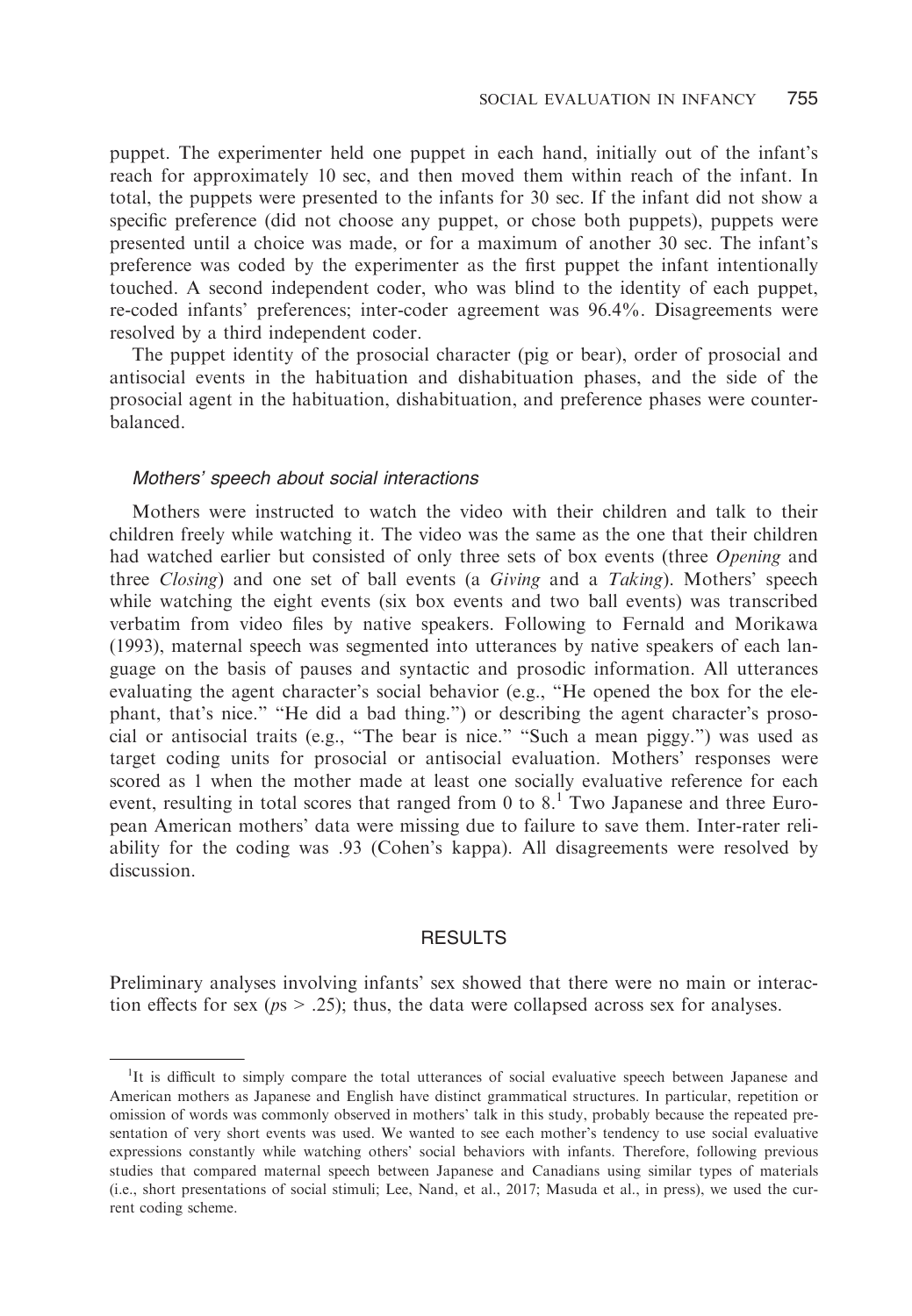# Social evaluation of infants

#### **Habituation**

The number of trial sets in the habituation phase was analyzed by means of a 2 (Culture: Japanese, European American)  $\times$  4 (Age: 6-months, 9-months, 12-months, 15–18-months)  $\times$  2 (Agent: prosocial, antisocial) ANOVA with all factors as betweensubject variables. No main effects or interactions were significant. The number of habituation sets did not differ across culture groups and age groups.

The infants' looking time during the first three and last three sets in the habituation phase (shown in Table 2) was entered into a 2 (Culture)  $\times$  4 (Age)  $\times$  2 (Agent)  $\times$  2 (Habituation Block: first 3, last 3) mixed-model ANOVA with culture, age, and agent as between-subject variables, and habituation block as a within-subject variable. Only the main effect of habituation block was significant,  $F(1, 143) = 679.59$ ,  $p < .001$ ,  $\eta_p^2 = 0.83$ . The average looking time in the first three sets was longer than that in the last three sets  $t(158) = 27.04$   $p \le 0.01$  Cohen's  $d = 2.17$  No other main effects or last three sets,  $t(158) = 27.04$ ,  $p < .001$ , Cohen's  $d = 2.17$ . No other main effects or interactions were significant. Thus, infants in each culture and age group entered the dishabituation phase in similar attentional states.<sup>2</sup>

# Looking time in the dishabituation phase

Averages of infants' looking times on the consistent and inconsistent events in the dishabituation phase are shown in Table 3. A 2 (Culture)  $\times$  4 (Age)  $\times$  2 (Agent: prosocial, antisocial)  $\times$  2 (Consistency: consistent, inconsistent) mixed-model ANOVA with culture, age, and agent as between-subject variables, and consistency as a withinsubject variable, was performed on infants' looking time. The main effect of age was significant,  $F(3, 143) = 5.21$ ,  $p = .002$ ,  $\eta_p^2 = 0.10$ . A post hoc test revealed that the aver-<br>age looking time in the dishabituation phase was longer among 15- to 18-month-old age looking time in the dishabituation phase was longer among 15- to 18-month-old infants  $(M = 16.17, SD = 4.65)$  than among 6-month-old infants  $(M = 12.90,$  $SD = 4.48$ ) and 9-month-old infants ( $M = 13.03$ ,  $SD = 5.08$ ). The 12-month-old infants ( $M = 15.62$ ,  $SD = 5.19$ ) did not differ from other groups (all pairwise comparisons  $ps > .05$ , Tukey's HSD). The Agent  $\times$  Consistency interaction was also significant,  $F(1, 143) = 7.95$ ,  $p = .005$ ,  $\eta_p^2 = 0.05$ , such that infants in the antisocial agent<br>condition looked longer at the inconsistent event than the consistent event t condition looked longer at the inconsistent event than the consistent event, t  $(73) = 2.90$ ,  $p = .005$ , Cohen's  $d = -0.36$ .<sup>3</sup> However, there was no significant difference between consistent and inconsistent events in the prosocial agent condition, t  $(86) = 1.63$ ,  $p = .107$ , Cohen's  $d = 0.17$ . These results indicate that dishabituation to the inconsistent event was shown only for the antisocial agent. The Age  $\times$  Consistency and the Culture  $\times$  Consistency interactions were not significant,  $Fs \le 1.00$ , n.s.,

<sup>&</sup>lt;sup>2</sup>To investigate whether there were differences in infants' attention to two event types, we coded 25% of the data of infants' looking time for prosocial and antisocial events during the first and the last three sets in the habituation phase. The data were entered into a 2 (Event: prosocial, antisocial)  $\times$  2 (Habituation block: first 3, last 3) analysis of variance with both factors as within-subject variables. Result showed no main or interaction effect of event type ( $Fs < 1.30$ , n.s.), suggesting that there was no bias in infants' attention to prosocial and antisocial events in the habituation phase.

<sup>&</sup>lt;sup>3</sup>However, this difference in looking time between events was not significant once samples were separated into each age group in each culture, all ps > .095. Limited statistical power might account for this lack of significance.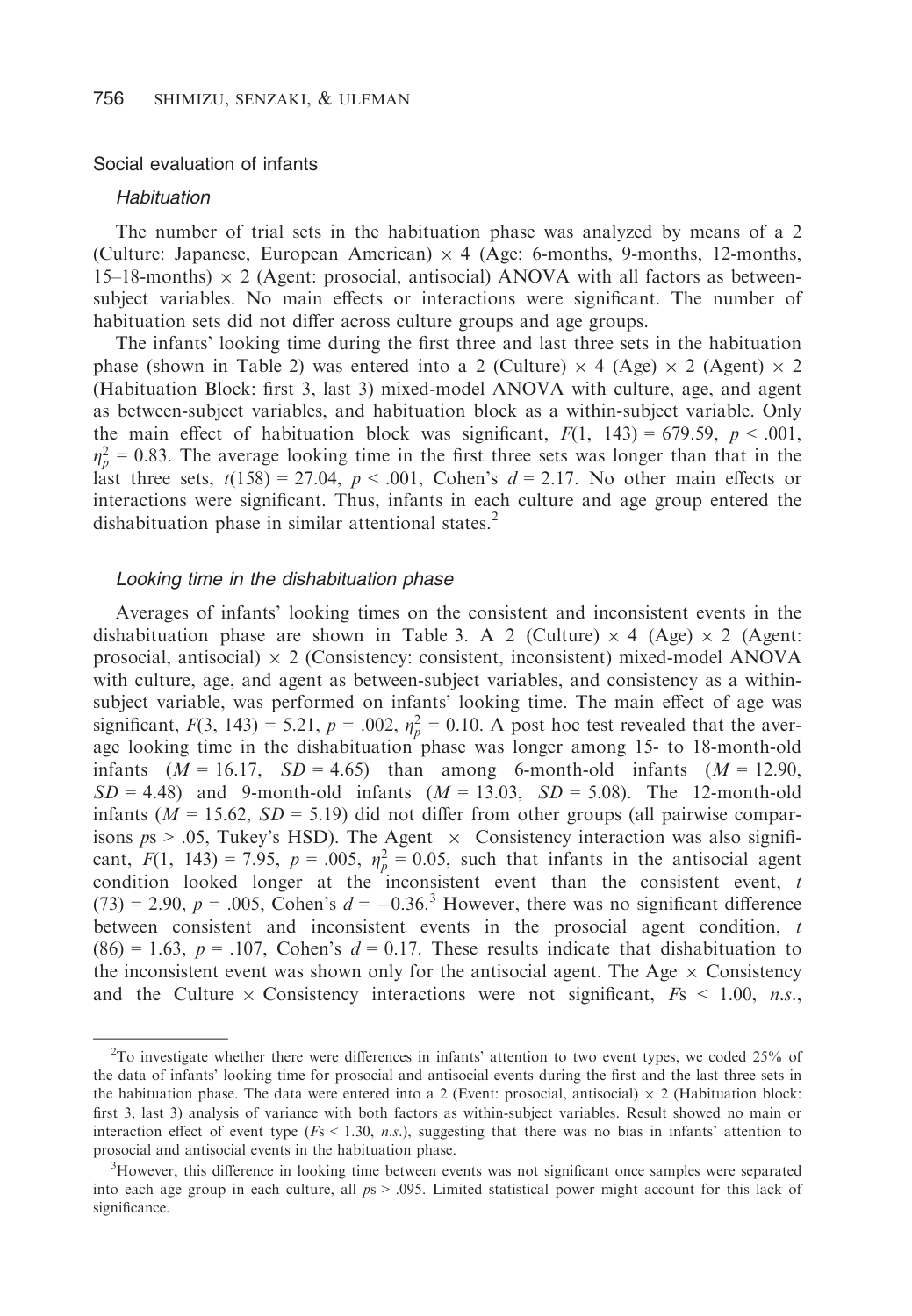|                                                                                          |                  |               |               | Culture and age groups |                              |                   |               |              |
|------------------------------------------------------------------------------------------|------------------|---------------|---------------|------------------------|------------------------------|-------------------|---------------|--------------|
|                                                                                          |                  | Japanese      |               |                        |                              | European American |               |              |
|                                                                                          | $\frac{6}{10}$   | $9 \,$ mo     | $12 \, mo$    | $15-18$ mo             | $6 \,$ m $\sigma$            | $9 \; m o$        | $12 \,$ mo    | $15 - 18$ mo |
| rosocial agent condition                                                                 |                  |               |               |                        |                              |                   |               |              |
| Average of first 3 sets                                                                  | (5.79)<br>40.75  | 34.94 (13.41) | 36.91 (8.53)  | 40.15 (5.77)           |                              | 28.28 (11.97)     | 34.49 (11.83) | 36.47 (6.88) |
| Average of last 3 sets                                                                   | (7.07)<br>19.23  | 15.14 (5.35)  | 17.04 (6.00)  | 17.92 (5.76)           | 37.15 (6.15)<br>18.07 (5.93) | 15.73 (14.33)     | 13.07 (7.79)  | 17.19 (6.57) |
| Antisocial agent condition                                                               |                  |               |               |                        |                              |                   |               |              |
| Average of first 3 sets                                                                  | (10.74)<br>36.65 | 39.38 (7.92)  | 36.54 (8.57)  | 38.43 (7.59)           | 31.22 (15.13)                | 35.51 (8.45)      | 33.47 (7.99)  | 35.29 (8.68) |
| Average of last 3 sets                                                                   | (5.09)<br>17.18  | 21.65 (8.54)  | 19.07 (10.43) | 17.77 (5.00)           | 17.05 (9.46)                 | 14.97 (3.74)      | 17.72 (9.93)  | 20.95 (5.79) |
| <i>Note.</i> Looking time is presented in seconds. Standard deviation is in parentheses. |                  |               |               |                        |                              |                   |               |              |

 $m_0 =$  months. mo = months.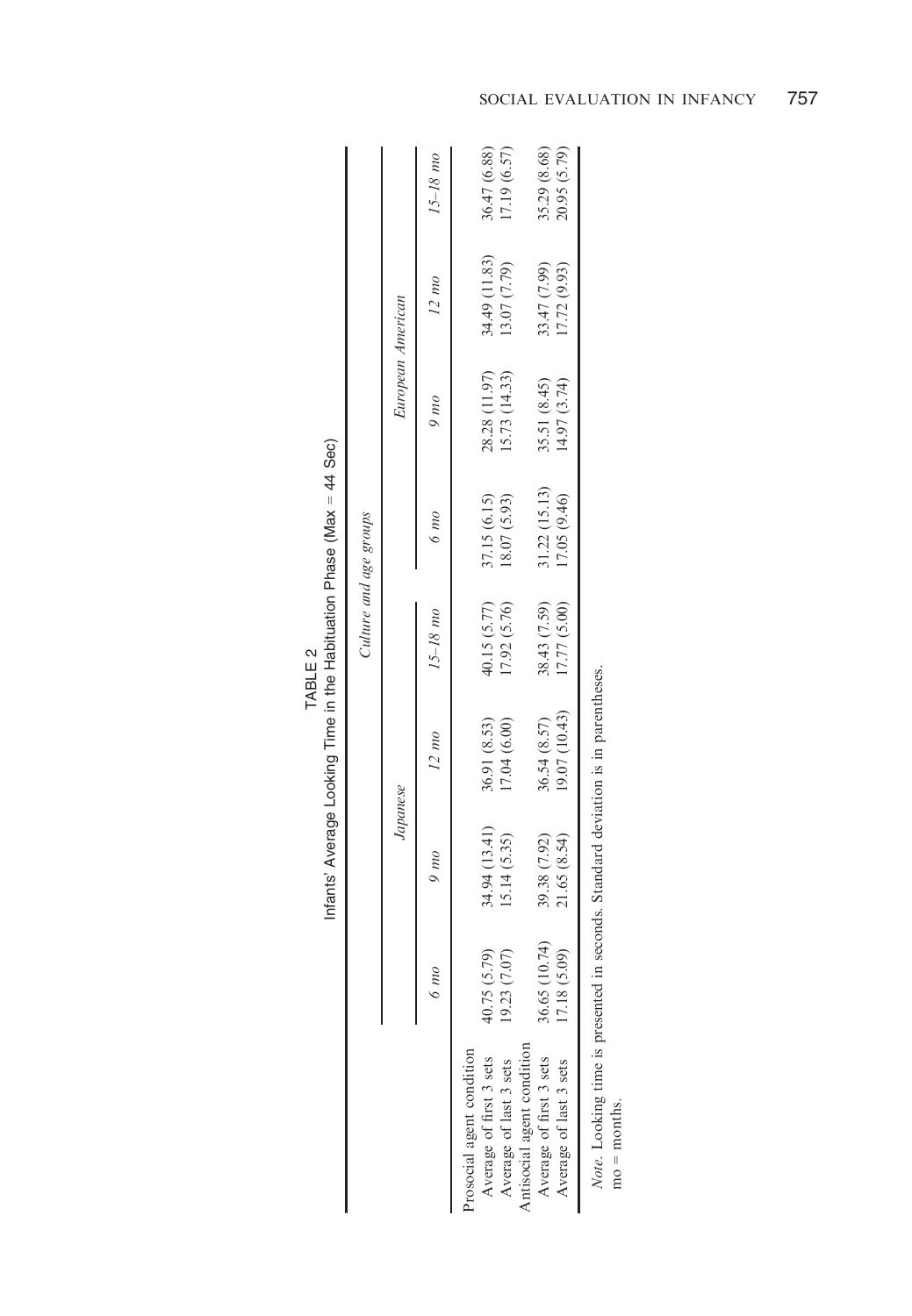|                                 |                       |                                                  |              |              | Culture and age groups |              |                   |              |
|---------------------------------|-----------------------|--------------------------------------------------|--------------|--------------|------------------------|--------------|-------------------|--------------|
|                                 |                       | Japanese                                         |              |              |                        |              | European American |              |
|                                 | $\omega$ out $\omega$ | $9 \,$ mo                                        | $12 \,$ mo   | 15-18 mo     | $\delta$ mo            | $9 \,$ mo    | $12 \,$ mo        | $15-18$ mo   |
| Prosocial agent condition       |                       |                                                  |              |              |                        |              |                   |              |
| Consistent event                | 12.12 (6.26)          | 12.22(6.82)                                      | 14.70 (4.23) | 17.72 (3.30) | 14.29(5.67)            | 12.68(9.49)  | 18.20 (3.63)      | (7.31(4.78)) |
| Inconsistent event              | 11.88 (6.18)          | 11.23 (7.16)                                     | (4.05(4.95)) | 17.52(3.34)  | 11.06 (4.87)           | 12.89 (6.38) | 20.23(3.10)       | (4.70)(6.98) |
| Antisocial agent condition      |                       |                                                  |              |              |                        |              |                   |              |
| Consistent event                | 13.80 (2.50)          | 12.26(4.87)                                      | 16.77 (3.65) | 14.83 (5.06) | 11.97 (5.63)           | 12.87 (4.68) | 12.27(5.43)       | 14.82 (4.31) |
| Inconsistent event              | 14.36 (4.07)          | 16.56 (6.05)                                     | 16.65(6.81)  | 15.37 (6.59) | 14.54 (5.80)           | 13.34 (6.90) | 15.63 (9.48)      | (7.43(4.09)) |
| Note. Looking time is presented |                       | in seconds. Standard deviation is in parentheses |              |              |                        |              |                   |              |

 $m_0 =$  months. mo = months.

TABLE 3 Infants' Average Looking Time in the Dishabituation Phase (Max = 22 Sec)

TABLE 3<br>Infants' Average Looking Time in the Dishabituation Phase (Max = 22 Sec)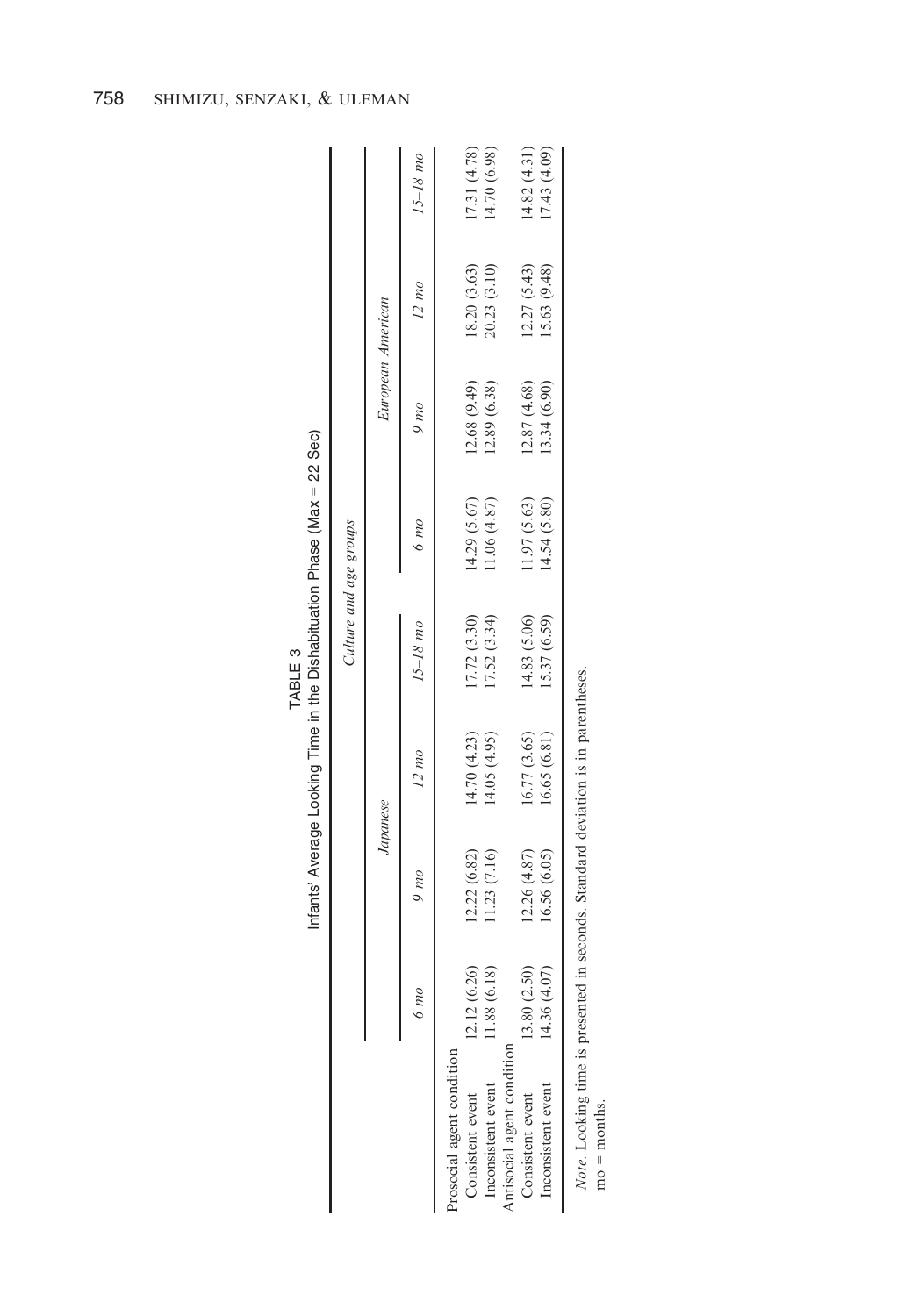indicating that there were no age or cultural differences in dishabituation to the inconsistent event. No other interactions were significant,  $Fs < 1.00$ , n.s.

#### **Preference**

Figure 2 shows infants' preferences toward prosocial or antisocial agents in the preference phase. Thirteen Japanese infants and eight European American infants who chose neither the prosocial nor the antisocial agent or who chose both agents were excluded from analyses. Binomial tests indicated that preference for the prosocial agent over the antisocial agent was observed among Japanese 15- to 18-month-olds (13 of 17 infants, one-tailed  $p = .025$ ) and European American 15- to 18-month-olds (13 of 18) infants, one-tailed  $p = .048$ ), but was not observed among 6-month-olds (11 of 23 Japanese infants, one-tailed  $p = .500; 10$  of 19 European American infants, one-tailed  $p = .500$ , 9-month-olds (8 of 18 Japanese infants, one-tailed  $p = .407$ ; 9 of 15 European American infants, one-tailed  $p = .304$ ), or 12-month-olds (7 of 15 Japanese infants, one-tailed  $p = .500$ ; 7 of 14 European American infants, one-tailed  $p = .500$ . There were no significant differences in preference across the two culture groups for any of the age groups (Fisher's exact probability test: 6-month-olds,  $p = 1.000$ ; 9-month-olds,  $p = .491$ ; 12-month-olds,  $p = 1.000$ ; 15–18-month-olds,  $p = 1.000$ , all two-tailed).

# Mothers' social explanations

As a preliminary analysis, the total number of utterance mothers made while watching the eight events was compared between two culture groups. Results showed that European American mothers talked more ( $M = 54.57$ ,  $SD = 14.26$ ) than Japanese mothers  $(M = 49.89, SD = 13.22), t(151) = 2.10, p = .037, Cohen's d = 0.34.$ 

Scores on mothers' socially evaluative references were entered into a 2 (Culture)  $\times$  4 (Infants' age) ANOVA, showing a main effect of culture,  $F(1, 146) = 8.19$ ,  $p = .005$ ,  $\eta_p^2 = 0.05$ . European American mothers made more socially evaluative references



Figure 2 Percentage of infants' preference toward prosocial and antisocial agents, which necessarily add to 100%. mo = months.  $* p < .05$ .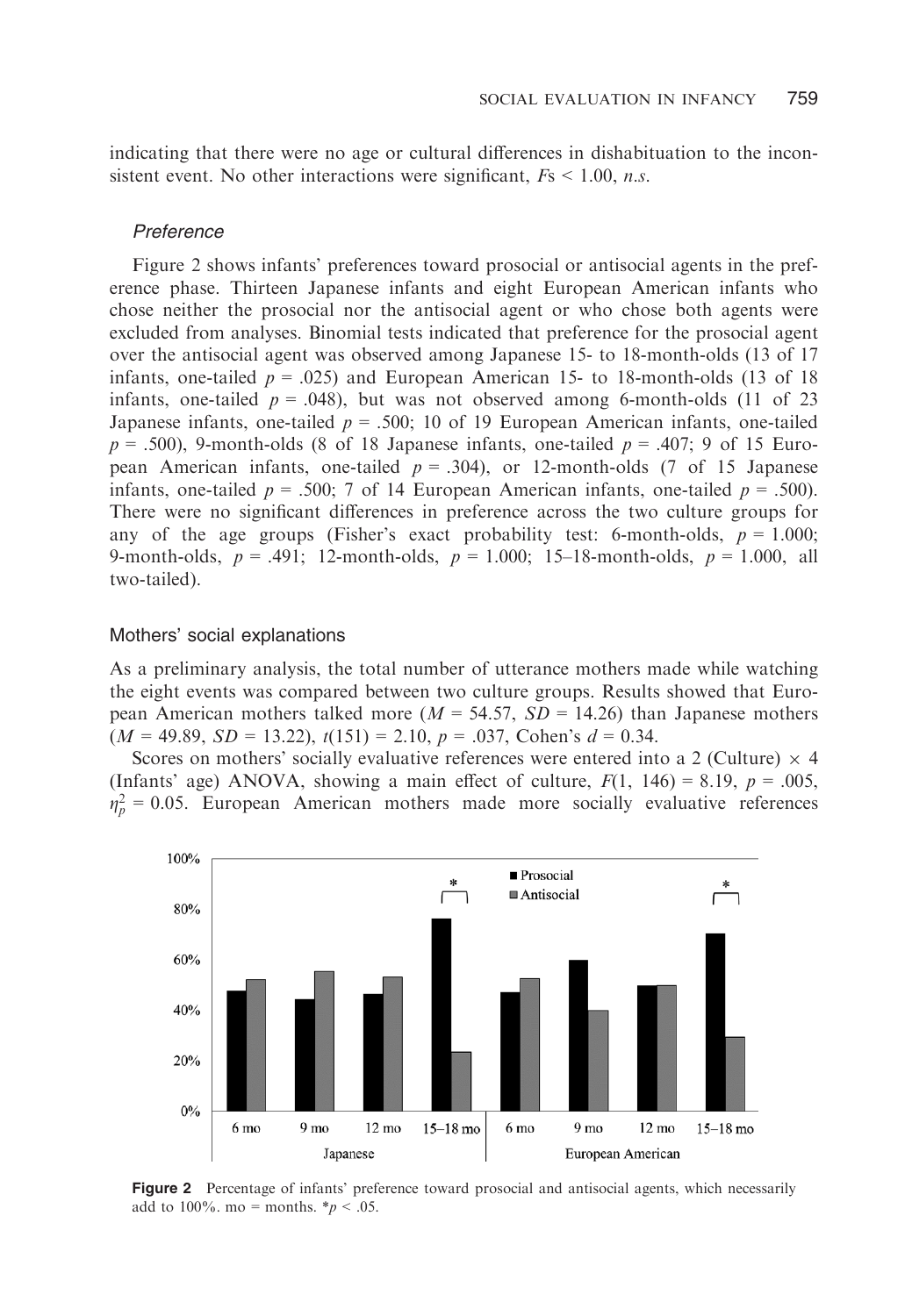$(M = 3.20, SD = 3.01)$  than Japanese mothers  $(M = 2.07, SD = 2.60)$ . The main effect of infants' age and the culture  $\times$  infants' age interaction was not significant,  $Fs < 1.00$ , n.s. Then, we analyzed the correlation between total utterances and social evaluative speech, and found a weak relationship between them  $(r = .194, p = .016)$ .

# Relationship between infants' behavior and mothers' speech

We investigated the relationship between infants' social evaluations and mothers' socially evaluative speech. First, we explored the relationship between mothers' socially evaluative references and infants' looking time on consistent and inconsistent events in the dishabituation phase. We conducted logistic regression analyses with differences in infants' looking times (for inconsistent minus consistent events) as the predicted variable, and culture, age (in months), mothers' total utterances, and the score on mothers' socially evaluative references as predictors. Significance was assessed using a chi-square test (also known as a chi-square difference test). Analyses revealed no significant relationships between looking time differences and any of the predictors or their interactions.

Second, we examined whether infants' preferences for prosocial or antisocial agents were affected by mothers' socially evaluative references. We conducted a binary logistic regression analysis on infants' preferences (prosocial or antisocial agent). Culture, age (in months), mothers' total utterances, and mothers' evaluative references were entered into the model as predictors. Significance was assessed using a chi-square difference test. The analysis revealed that the best-fitting model included age, mothers' total utterances, and mothers' socially evaluative references, without any interactions,  $\chi^2(3, 134) = 11.76$ ,  $p = .009$ , Nagelkerke  $R^2 = .11$ . The contribution of age to the model was marginally significant  $\beta = 0.79$  Wald = 3.19  $p = .074$  OR = 1.08 such model was marginally significant,  $\beta = 0.79$ , Wald = 3.19,  $p = .074$ , OR = 1.08, such that infants were more likely to show preferences for the prosocial agent over the antisocial agent as they got older. The contribution of mothers' socially evaluative references was also significant,  $\beta = 0.16$ , Wald = 4.87,  $p = .027$ , OR = 1.17, while the effect of mothers' total utterances was not significant,  $\beta = -0.02$ , Wald = 1.36, p < .243,  $OR = 0.98$ . Results indicate that infants whose mothers made more socially evaluative references while watching others' social interactions were more likely to prefer the prosocial agent to the antisocial agent, beyond the common contributions of culture, age, and mothers' total utterances.

# **DISCUSSION**

We extended previous findings by investigating a broad sample of four infant groups aged 6–18 months from two cultures and the relationship between mothers' infantdirected speech and their infants' social evaluations. Employing a violation of expectations and a preferential reaching paradigm, we examined whether infants would predict other's behavior based on the prior observation of prosocial or antisocial behavior, whether they would show a preference for a prosocial agent over an antisocial agent, and whether these might differ between Japanese and European Americans. Furthermore, we investigated whether the socially evaluative references of mothers were related to the social evaluations of their infants.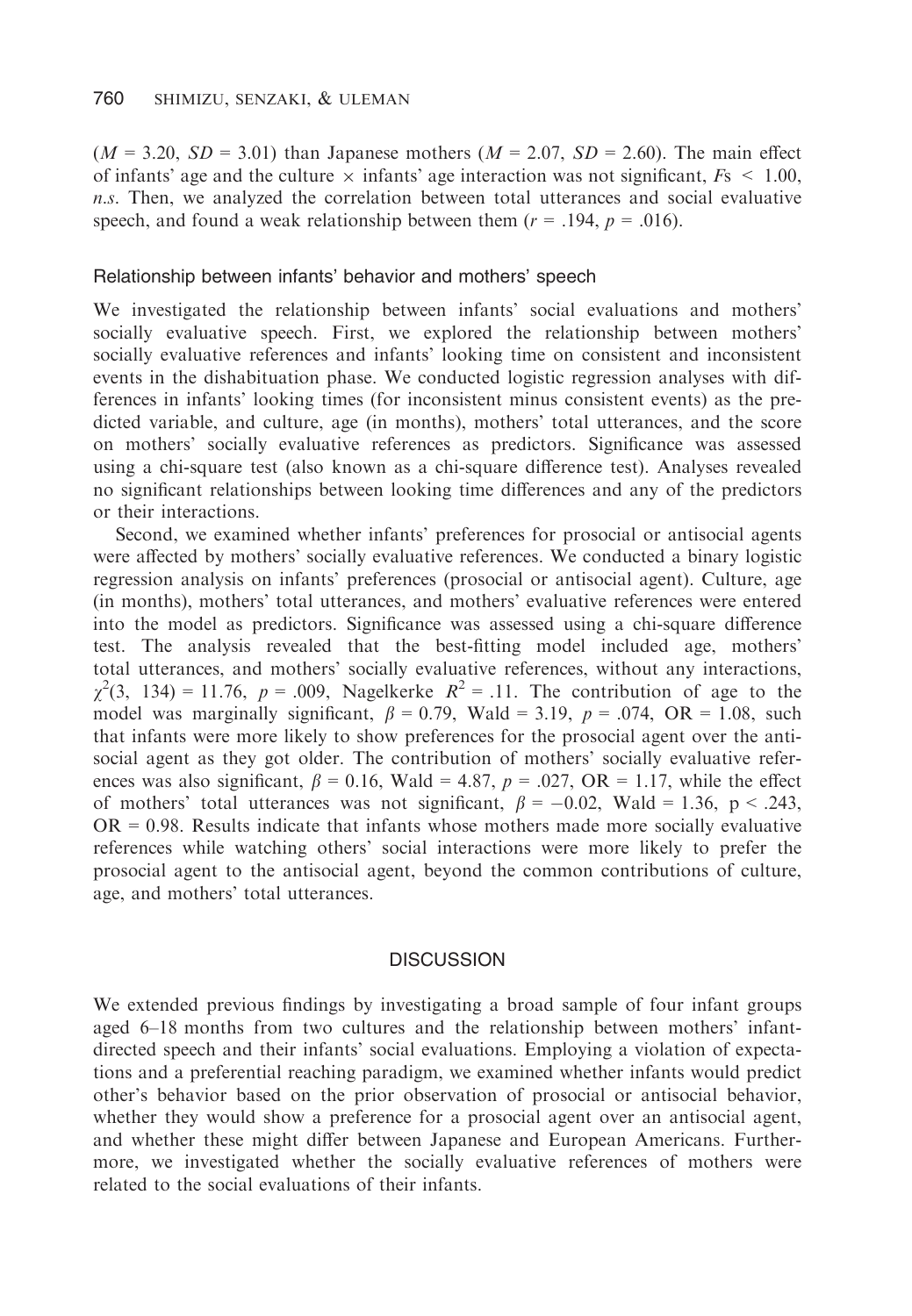## The early development of spontaneous social evaluation across two cultures

Overall, infants in our study showed dishabituation when they observed an inconsistent behavior of an antisocial agent, but no such a dishabituation was seen for a prosocial agent. This result indicates that infants in both cultures expected the antisocial agent to behave antisocially across different situations, but had no such expectation for the prosocial agent. In the preferential reaching task, only infants aged 15–18 months showed a preference for the prosocial agent over the antisocial agent among both European Americans and Japanese. The fact that European American and Japanese infants showed similar performance on both tasks suggests that the early development of spontaneous social evaluation is not culture-specific.

Infants showed more sensitivity to an antisocial agent than to a prosocial one, which has been also reported in previous research (Cowell & Decety, 2015; Hamlin & Wynn, 2011). This suggests that negative social information is privileged from an early age. Indeed, a large body of research with adults has demonstrated that attributions made from negative behaviors are likely to be stronger than attributions made from positive behaviors (Fiske & Taylor, 1991; Reeder & Brewer, 1979; Shimizu, 2017; Skowronski & Carlston, 1989). At the neurological level, this negativity bias is clear in adults' late positive ERPs, occurring within 400–900 ms of seeing valenced stimuli (Ito & Cacioppo, 2000; Ito, Larsen, Smith, & Cacioppo, 1998). This ontologically and temporally early sensitivity to negative social information supports the evolutionary claim that this negativity bias serves the adaptive purpose of helping humans to react immediately to avoid harmful situations (e.g., Pratto  $\&$ John, 1991; Taylor, 1991).

One might think that this negativity bias was evoked by more attention of infants to the antisocial than prosocial events. For example, specific physical characteristics (e.g., containing more motion) of the antisocial behavior in the habituation phase might lead infants to attend more to it and be biased toward the inconsistent event on the dishabituation trials. However, as described in Footnote 2, our preliminary analysis of the effect of event type (prosocial or antisocial) showed no difference in infants' looking time to prosocial and antisocial events in the habituation phase, suggesting that infants' sensitivity for the antisocial agent was not merely linked to an attentional bias to the negative behavior.

In the current study, reaching preference for a prosocial agent over an antisocial one was seen only in children aged 15–18 months, which seems inconsistent with findings by Hamlin and colleagues. They have reported a preference for a prosocial agent during the first year of life (Hamlin, 2014; Hamlin & Wynn, 2011; Hamlin et al., 2007, 2010). How can we explain this difference between their findings and ours? As described in the Introduction, there is an important methodological difference between studies. In our procedure, reaching preference is assessed only after the infants have seen prosocial and antisocial acts by two different agents repeatedly, and then one of them behaving consistently and inconsistently once in a different situation. Therefore, infants in our study saw an inconsistent behavior in a distinct situation: either the "helper" in the trials of the box habituation task then helped once and hindered once in the ball task, or the "hinderer" in the box trials hindered once and helped once in the ball task. In contrast, infants in previous studies were shown just one kind of behavior in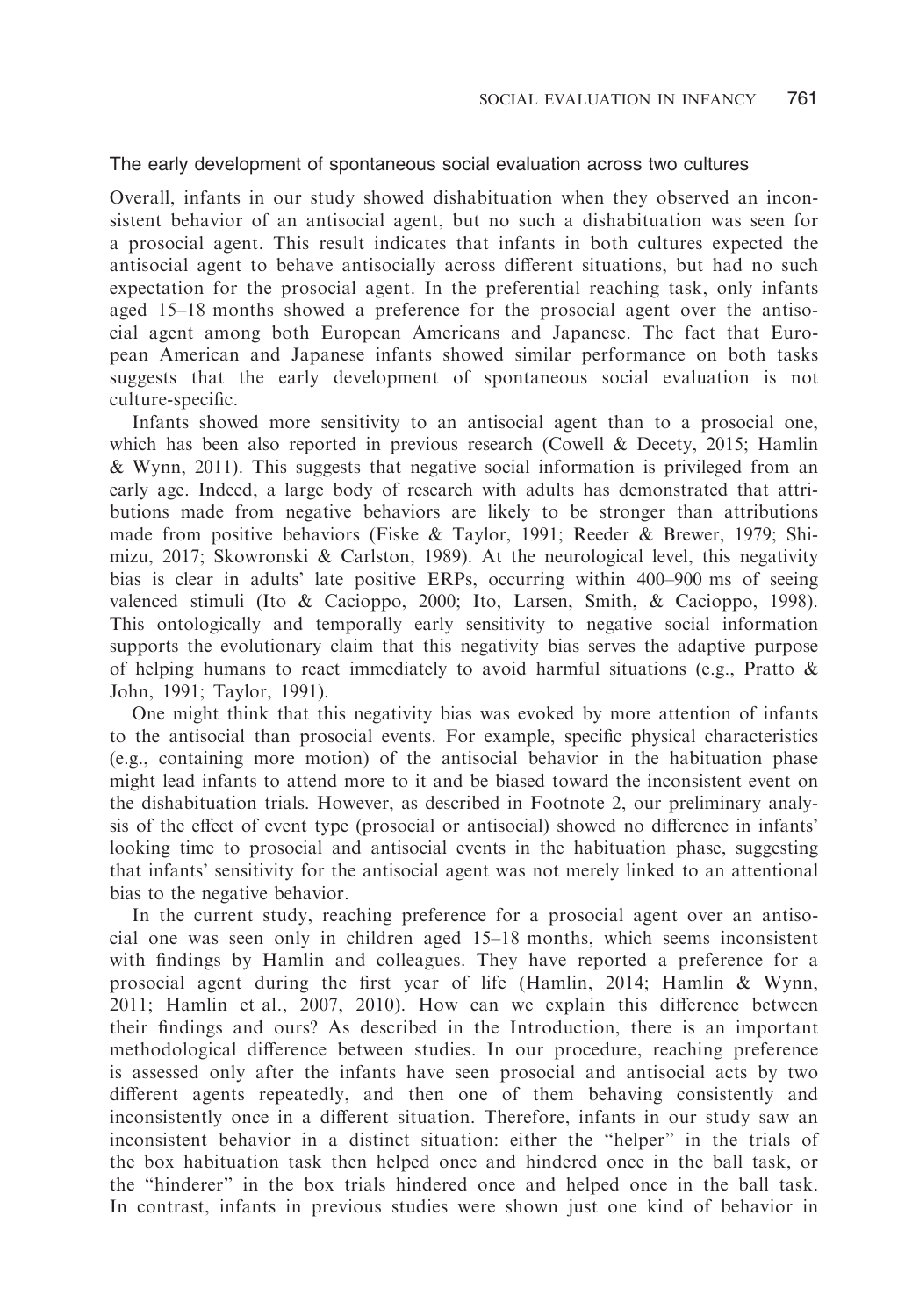one situation; there were neither multiple events nor inconsistent behaviors. Recent work by Steckler, Woo, and Hamlin (2017) found no evidence for social evaluations among 9-month-old infants when the helper or the hinderer behaved inconsistently once, which is consistent with our results.

It is possible that our infants' reaching preference, which only emerged in the 15 to 18-month-olds, reflects a complex ability to integrate information about agents' multiple acts. Spontaneous social evaluations are about the agent rather than merely the behavior. In real life, we observe others on multiple occasions and sometimes receive inconsistent information, and we usually form social evaluations based on the behavior that is performed most of time. Our design allowed for creating an expectation of prosocial or antisocial behavior in one (box) situation, and then presented evaluatively inconsistent behavior by that same agent in a distinct (ball) situation. Only by changing behaviors and situations can one be certain that the evaluation pertains to the agent and not merely to the behavior. Therefore, the results of our study suggest that this mature and adultlike ability to socially evaluate other agents (not mere behaviors) based on multiple acts, and act on that evaluation, develops around 15 months of age. This developmental period represents a time when infants develop a variety of psychological understandings and when they show altruistic behaviors. Indeed, at 15 months old, infants show an implicit theory of mind (Onishi & Baillargeon, 2005). Although studies have suggested the possibility of an implicit understanding of false beliefs from the first year of life (e.g., Kovács, Téglás, & Endress, 2010; Luo, 2011; Southgate, Chevallier, & Csibra, 2010; Southgate & Vernetti, 2014), the ability to use implicit false beliefs to predict behavior has been reported only among infants aged 17 months and older (e.g., Senju, Southgate, Snape, Leonard, & Csibra, 2011; Southgate, Senju, & Csibra, 2007; Surian & Geraci, 2012). Furthermore, helping behaviors are shown among many infants during the middle or latter half of their second year (Dahl, Campos, & Witherington, 2011; Warneken, 2013; Warneken & Tomasello, 2007). This period in the second year may thus mark the development of the ability to mentalize, with a more mature sociomoral understanding of others occurring at the same time.

As described in the Method, the box and ball events in this study were validated by Japanese and American undergraduates, and modeled from Hamlin and Wynn (2011). They reported that 5-month-olds showed the preference for the prosocial agent over the antisocial agent, indicating that the infants could attribute prosocial and antisocial valence from these events. This seems to suggest that using these sociomoral events for 6- to 18-month-olds in this study was appropriate. Nevertheless, it is possible that the ecological validity of the stimuli was not strong enough for infants. For example, infants might interpret the *Taking event* (antisocial event) as a playful situation because they have experiences where their parent holds their toy and does not give it back for a short while as a tease. The multiple implications of goals from events might weaken the perception of consistent valence across distinct behaviors. Another possibility is that the familiarity of the events may differ across age groups and might be related to age differences in the reaching preference. For example, the ball situation may be more familiar for older infants than younger infants, as older infants have more experience playing or observing such situations and thus find it easier to understand. Future studies should test the validity of diverse types of social events as stimuli for children in early ages.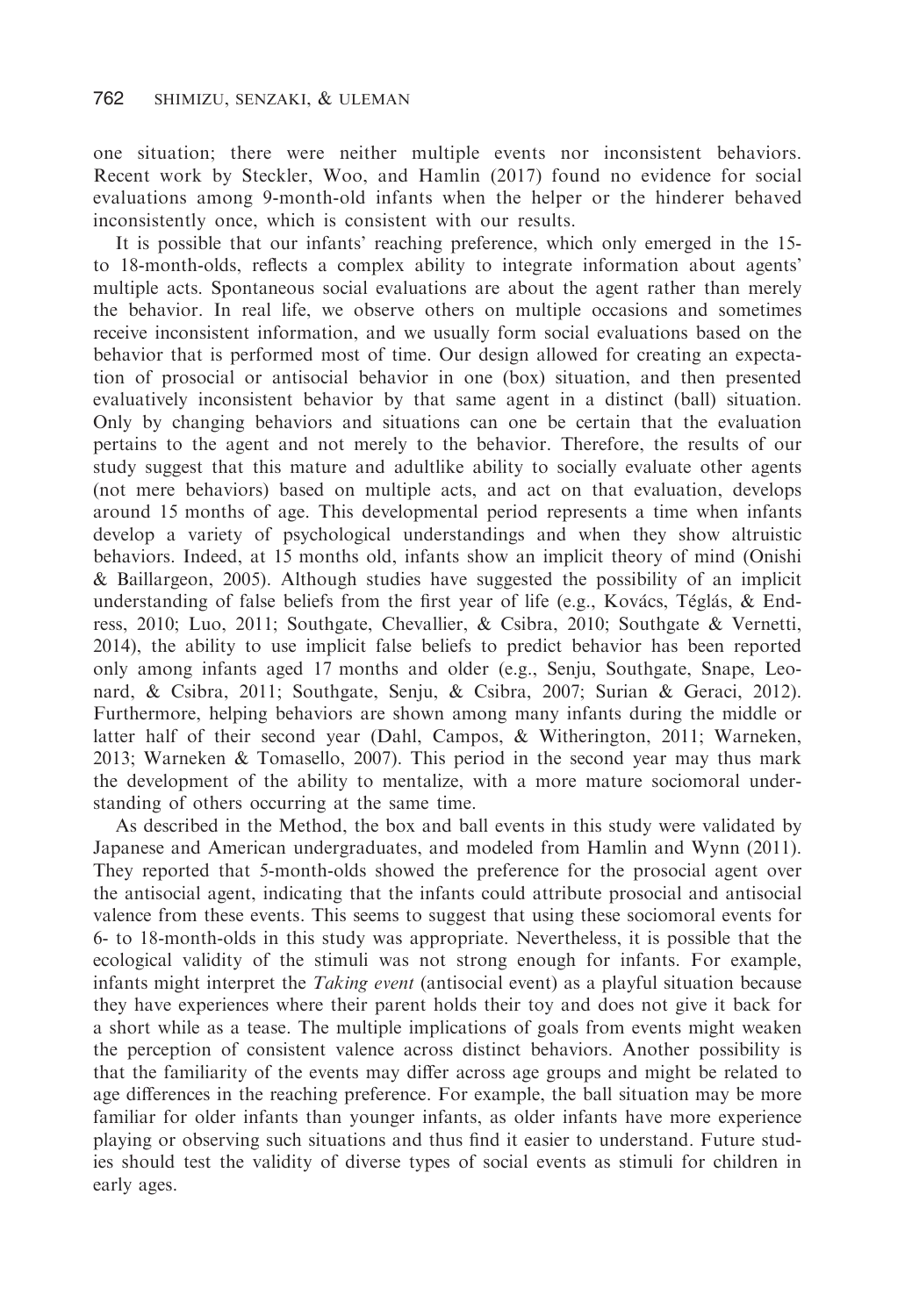## The effects of socialization on the emergence of social evaluation

The influence of socialization on the development of infants' social evaluation is poorly understood. Our study provides a novel finding regarding the relationship between mothers' socially evaluative speech and their infants' social evaluation. We found that the more often mothers made socially evaluative references to the social interactions that their children observed, the more likely their children were to show a preference for a prosocial agent over an antisocial agent. However, mothers' speech did not predict differences in infants' looking time between consistent and inconsistent events, which suggests that the underlying mechanisms of these two performances differed. Indeed, the results of an additional binary logistic regression analysis indicated that differences in looking time did not predict infants' preference for the prosocial or antisocial agent ( $\beta$  = 0.03,  $p$  = .36). So, this preference seems to reflect a complex ability to form social evaluations based on integrated information of others' multiple behaviors. Early verbal socialization may be required only for such a more mature moral understanding (see Killen & Smetana, 2014; Van de Vondervoort & Hamlin, 2016).

Previous findings have suggested that maternal infant-directed speech predicts children's social understanding when they are toddlers or young children (e.g., Meins et al., 2003, 2013; Taumoepeau & Ruffman, 2006). However, the results of the present study indicate that the influence of maternal socialization on social understanding can be seen in infancy. Of course, infants may not have a complete understanding of their mothers' verbal input, but we speculate that mothers' socially evaluative references provide a conceptual scaffold where infants can develop spontaneous evaluations of others. Maternal speech observed in the experimental room should reflect their everyday speech toward their children. Socially evaluative references by adults around infants in everyday conversation may direct, through joint attention, infants' attention to the sociomoral aspects (e.g., helping, hindering) of social interactions, and that may facilitate their spontaneous social evaluation.

However, despite our results, it remains unclear what aspects of maternal speech affect infants' development of social evaluation. It is possible that mothers' social evaluations contain specific prosodic contours (e.g., warmer in tone, higher pitch) and/or grammatical characteristics (e.g., frequent usage of questions) that elicit infants' attention. Additionally, we should be cautious in inferring a causal relationship between maternal speech and children's performance, because this study employed a crosssectional design. It is possible that the converse is true as well, such that mothers are more likely to use social evaluative expressions while talking to infants who have more mature socio-moral understanding. Further, even with longitudinal designs, it is also possible that the correlation between mothers' speech and infants' performance is not associated with the environmental socialization, but rather with the genetic makeup shared between mothers and infants. Indeed, a recent study that examined toddlers, including twins, suggested that variation in the viewing of social scenes is strongly influenced by genetic factors (Constantino et al., 2017). Clearly, more systematic investigation is needed to explore the mechanism underlying the early developmental process of social evaluation.

Our study further showed that even in their first year, infants are exposed to culturally influenced infant-directed speech regarding social evaluation. European American mothers made more frequent socially evaluative references than Japanese mothers did. This finding is consistent with that of previous studies in adults, which have found that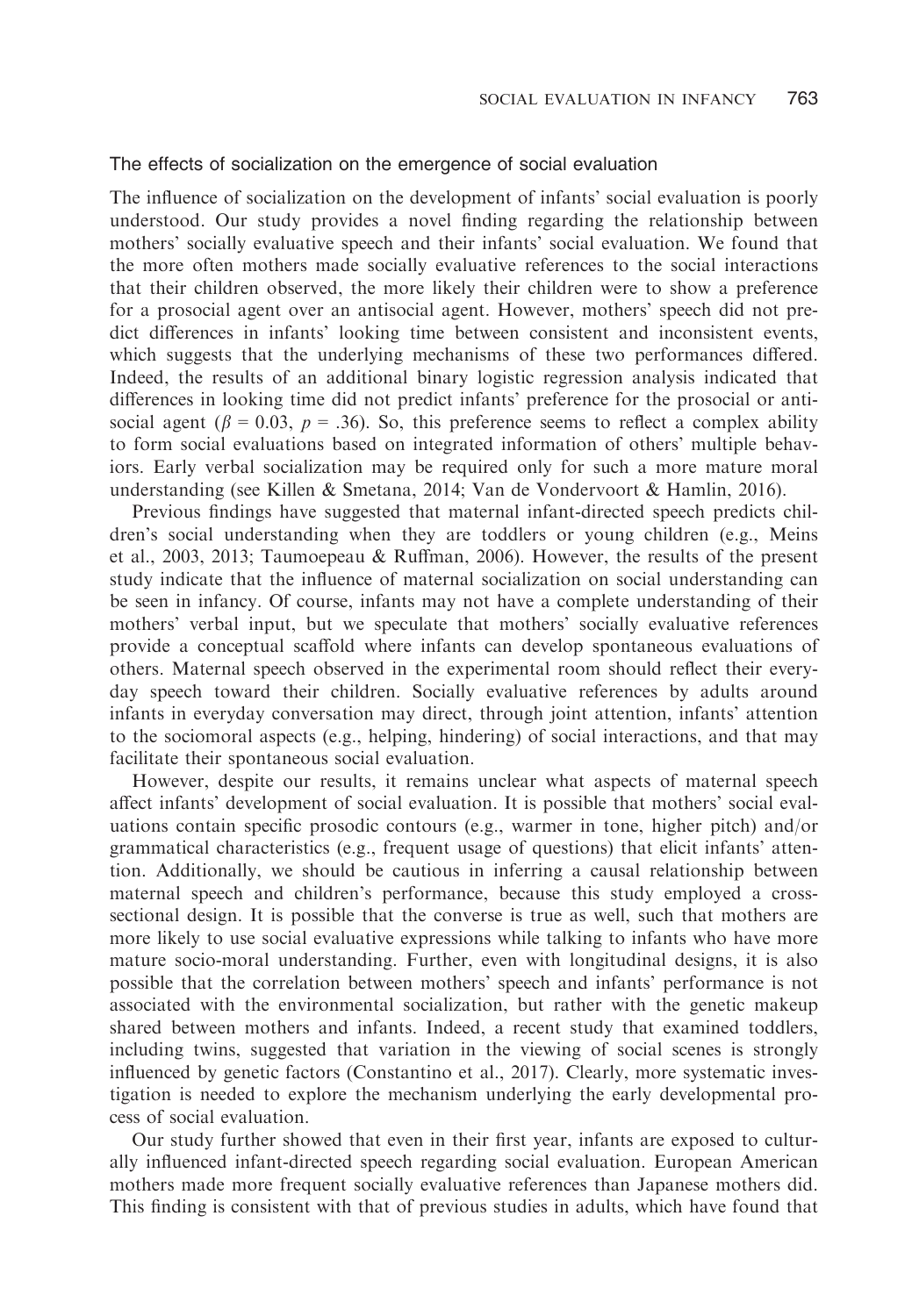people in Western cultures are more likely to attribute others' behavior to personal characteristics than are people in Eastern cultures (Fiske et al., 1998; Nisbett et al., 2001; Shimizu et al., 2017). Nevertheless, no cultural differences in infants' social evaluation were observed in our study, nor did we find cultural effects of maternal speech on infants' social evaluation. Probably infants in our study were too young to detect cultural differences. In fact, prior research has reported that significant cultural differences in perception and social cognition are evident when children are 3 years of age or older (Kuwabara & Smith, 2016; Senzaki, Masuda, Takada, & Okada, 2016). It is critical in future work to explore how culturally unique patterns of social evaluations emerge and are socialized including older age groups.

# **CONCLUSIONS**

Given the present results and those from previous studies, it is clear that the human ability to engage in social evaluation emerges early in development. Notably, the results of the present study—which were gleaned from a broad sample of four age groups across two cultures—indicate that early development of social evaluation is not culture-specific. Furthermore, the current findings provide novel evidence of the effect of socialization on the development of social evaluation. The development of sociomoral understanding results from complicated interactions between evolutionary, cognitive, and social factors. Using a longitudinal design, future research could investigate how these factors interact with one another as children develop.

# ACKNOWLEDGMENTS

We thank Hiroshi Ota and Natsuki Ogawa for assistance with making materials, collecting data, and coding. This study was supported by a grant from the Japan Society for the Promotion of Science (JSPS) to Yuki Shimizu (No. 15KK0075). The authors have no conflict of interests.

#### **REFERENCES**

- Baillargeon, R., Scott, R. M., & Bian, L. (2016). Psychological reasoning in infancy. Annual Review of Psychology, 67, 159–186.
- Constantino, J. N., Kennon-McGill, S., Weichselbaum, C., Marrus, N., Haider, A., Glowinski, A. L., ... Jones, W. (2017). Infant viewing of social scenes is under genetic control and is atypical in autism. Nature, 547, 340–344.
- Cowell, J. M., & Decety, J. (2015). Precursors to morality in development as a complex interplay between neural, socioenvironmental, and behavioral facets. Proceedings of the National Academy of Sciences of the United States of America, 112, 12657–12662.
- Dahl, A., Campos, J. J., & Witherington, D. C. (2011). Emotional action and communication in early moral development. Emotion Review, 3(2), 147–157.
- Fernald, A., & Morikawa, H. (1993). Common themes and cultural variations in Japanese and American mothers' speech to infants. Child Development, 64(3), 637–656.
- Fiske, A. P., Kitayama, S., Markus, H. R., & Nisbett, R. E. (1998). The cultural matrix of social psychology. In D. Gilbert, S. Fiske & G. Lindzey (Eds.), *Handbook of social psychology* (4th ed., Vols 1 and 2, pp. 915–981). New York, NY: McGraw-Hill.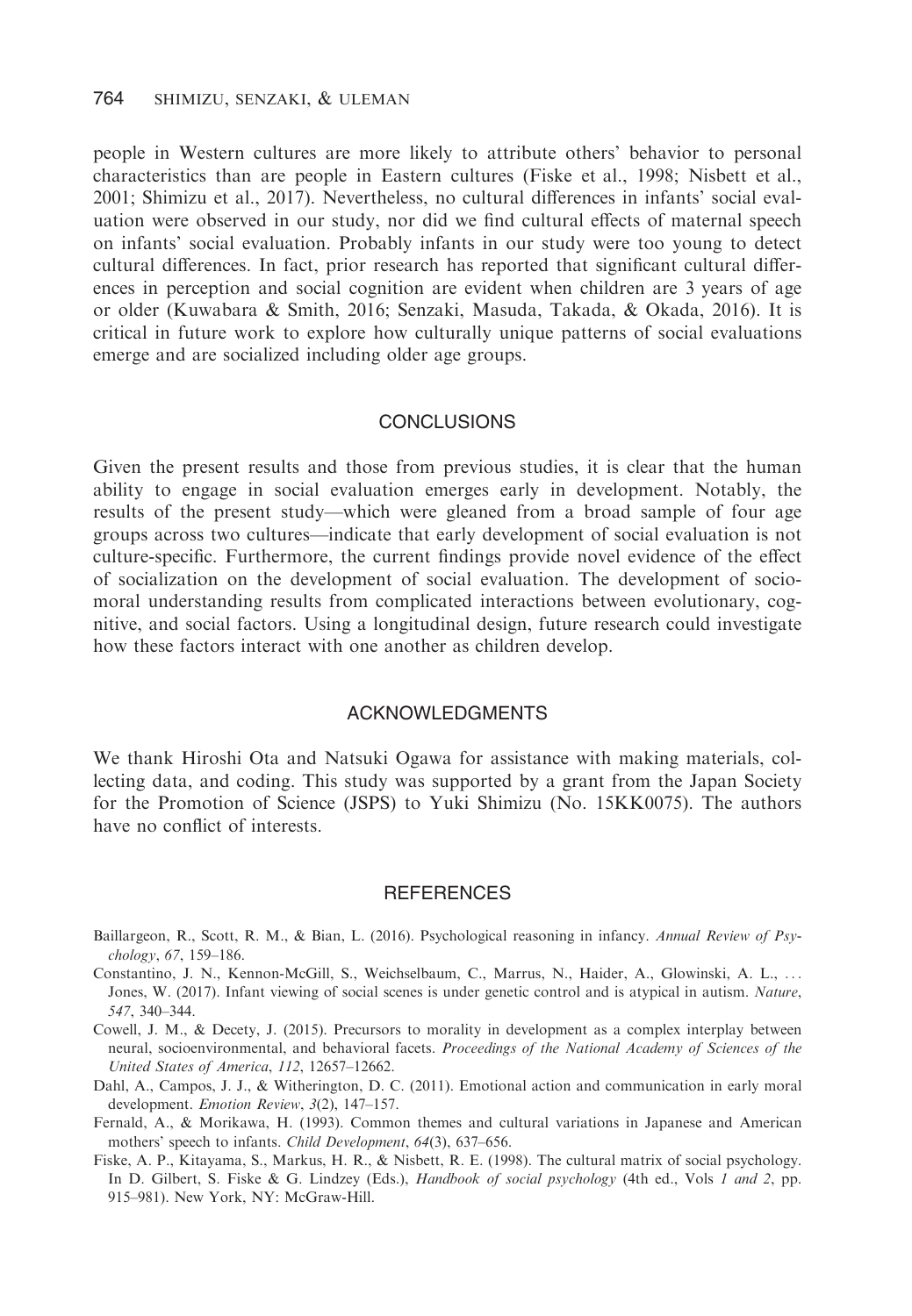Fiske, S. T., & Taylor, S. E. (1991). Social cognition. New York, NY: McGraw-Hill.

- Hamlin, J. K. (2014). Context-dependent social evaluation in 4.5-month-old human infants: The role of domain-general versus domain-specific processes in the development of social evaluation. Frontiers in Psychology, 5, 614.
- Hamlin, J. K., & Wynn, K. (2011). Young infants prefer prosocial to antisocial others. Cognitive Development, 26(1), 30–39.
- Hamlin, J. K., Wynn, K., & Bloom, P. (2007). Social evaluation by preverbal infants. Nature, 450, 557–560.
- Hamlin, J. K., Wynn, K., & Bloom, P. (2010). Three-month-olds show a negativity bias in their social evaluations. Developmental Science, 13, 923–929.
- Hamlin, J. K., Wynn, K., Bloom, P., & Mahajan, N. (2011). How infants and toddlers react to antisocial others. Proceedings of the National Academy of Sciences of the United States of America, 108(50), 19931–19936. doi: [10.1073/pnas.1110306108.](https://doi.org/10.1073/pnas.1110306108)
- Ito, T. A., & Cacioppo, J. T. (2000). Electrophysiological evidence of implicit and explicit categorization processes. Journal of Experimental Social Psychology, 36, 660–676.
- Ito, T. A., Larsen, J. T., Smith, N. K., & Cacioppo, J. T. (1998). Negative information weighs more heavily on the brain: The negativity bias in evaluative categorizations. Journal of Personality and Social Psychology, 75, 887–900.
- Killen, M., & Smetana, J. (Eds.) (2014). Handbook of moral development (2nd ed.). New York, NY: Psychology Press.
- Kovács, A. M., Téglás, E., & Endress, A. D. (2010). The social sense: Susceptibility to others' beliefs in human infants and adults. Science, 330, 1830-1834.
- Kuwabara, M., & Smith, L. B. (2016). Cultural differences in visual object recognition in 3-year-old children. Journal of Experimental Child Psychology, 147, 22–38.
- Lee, H., Nand, K., Shimizu, Y., Takada, A., Kodama, M., & Masuda, T. (2017). Culture and emotion perception: Comparing Canadian and Japanese children's and parents' context sensitivity. Culture and Brain, 5, 91–104.
- Lee, H., Shimizu, Y., Masuda, T., & Uleman, J. S. (2017). Cultural differences in spontaneous trait and situation inferences. Journal of Cross-Cultural Psychology, 48, 627–643.
- Lee, H., Shimizu, Y., & Uleman, J. S. (2015). Cultural differences in the automaticity of elemental impression formation. Social Cognition, 33(1), 1-19.
- Little, E. E., Carver, L. J., & Legare, C. H. (2016). Cultural variation in triadic infant–caregiver object exploration. Child Development, 87(4), 1130–1145.
- Luo, Y. (2011). Do 10-month-old infants understand others' false beliefs? Cognition, 121(3), 289–298.
- Masuda, T., Nand, K., Lee, H., Shimizu, Y., Takada, A., Uchida, Y., & Kodama, M. (in press). Culture and emotion judgment styles: Identifying the emergence of culturally dominant mode of attention among Canadian and Japanese 7 to 10-year-old children, Manuscript submitted for publication.
- Meins, E., Fernyhough, C., Arnott, B., Leekam, S. R., & de Rosnay, M. (2013). Mind-mindedness and theory of mind: Mediating roles of language and perspectival symbolic play. Child Development, 84(5), 1777–1790.
- Meins, E., Fernyhough, C., Wainwright, R., Clark-Carter, D., Das Gupta, M., Fradley, E., & Tuckey, M. (2003). Pathways to understanding mind: Construct validity and predictive validity of maternal mindmindedness. Child Development, 74(4), 1194–1211.
- Miller, J. G. (1984). Culture and the development of everyday social explanation. Journal of Personality and Social Psychology, 46(5), 961–978.
- Nisbett, R. E., Peng, K., Choi, I., & Norenzayan, A. (2001). Culture and systems of thought: Holistic versus analytic cognition. Psychological Review, 108(2), 291–310.
- Onishi, K. H., & Baillargeon, R. (2005). Do 15-month-old infants understand false beliefs? Science, 308, 255–258.
- Pratto, F., & John, O. P. (1991). Automatic vigilance: The attention-grabbing power of negative social information. Journal of Personality and Social Psychology, 61(3), 380–391.
- Premack, D., & Premack, A. J. (1997). Infants attribute value  $+/-$  to the goal-directed actions of self-propelled objects. Journal of Cognitive Neuroscience, 9, 848–856.
- Reeder, G. D., & Brewer, M. B. (1979). A schematic model of dispositional attribution in interpersonal perception. Psychological Review, 86(1), 61–79.
- Rothbaum, F., Pott, M., Azuma, H., Miyake, K., & Weisz, J. (2000). The development of close relationships in Japan and the United States: Paths of symbiotic harmony and generative tension. Child Development, 71(5), 1121–1142.